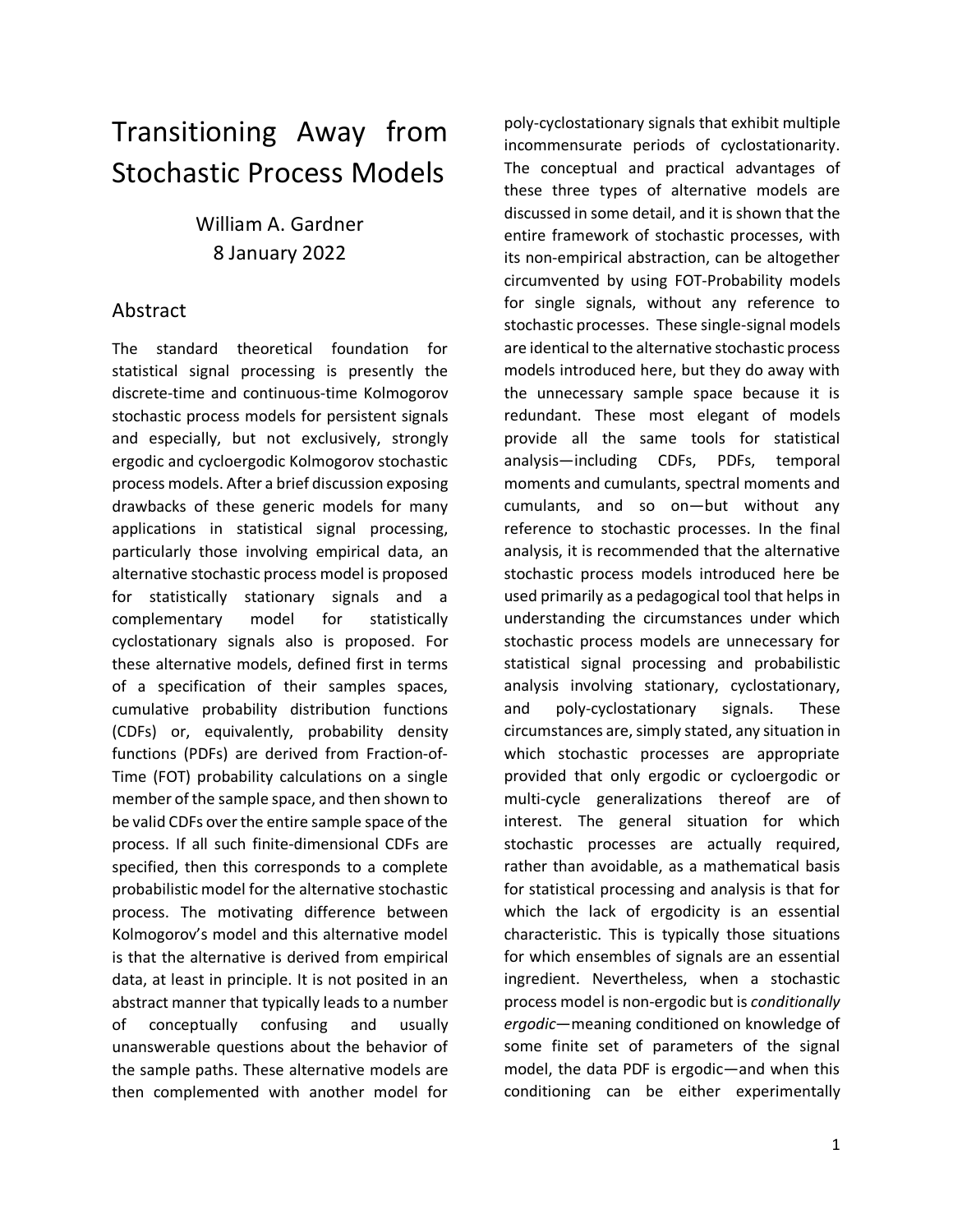implemented or mathematically enforced in a data model, then the conditional FOT-PDFs can be measured or calculated and used in the same manner as PDFs for traditional stochastic processes. This enables the incorporation of FOT-Likelihood functions in the FOT-Probability theory.

### 1. Introduction

The statements of theoretical results and discussion of practical ramifications provided in this article are written for statistical signal processing engineers and like-minded timeseries analysts, which may include physicists and other specialists in the physical sciences, and other fields where statistical analysis of empirical time-series is of interest. It is felt that mathematical proofs at any higher level of rigor than that which is presented herein would be distracting and are not included for this reason and others. Because the specific reasoning given in this article is not at odds with the day-to-day reasoning generally used by the intended audience, little of value would be added for this audience if a more mathematically rigorous presentation were provided. The preference acted on here is especially appropriate since the whole point of the effort leading to these new models is to show practitioners that the substantial abstractions and unmet challenges of trying to verify strong ergodicity or cycloergodicity of traditional stochastic process models are in the great majority of applications nothing more than distractions from the reality of empirical data and its processing and analysis and the more elegant theory that is identified here and is based on *Fraction-of-Time (FOT) Probability* for single signals.

Perhaps the most important reason for not getting distracted by rigor is that these new models are intended for only the pedagogical purpose of providing a conceptual transition from stochastic process models to FOT-

Probability models of single signals and demonstrating that stochastic process models are often an unnecessary abstraction: they forfeit parsimony and mathematical elegance relative to the alternative single-signal models with fraction-of-time probability calculated directly from the single signal.

The three-decade history from the 1930s through the 1950s of time-average statistical theory of time series is traced in [1] but the first approach to more comprehensive *Fraction-of-Time Probabilistic Modeling* of signals seems not to have been introduced until the concise publications of Brennan [2] and Hofstetter [3] in the 1960s. This approach was later developed independently<sup>1</sup> and more comprehensively, including extension/generalization from stationarity to cyclostationarity, with in-depth application to the theory of statistical spectral analysis by Gardner in 1987 [4] (see also in [5]).

The time-average approach was the starting point for the use of statistical time-series analysis in physics but has been largely ignored for well over half a century by many college instructors and criticized by some mathematicians for supposedly being nonrigorous. However, it has recently been shown by Leśkow and Napolitano to have a rigorous basis in measure theory, using mathematical tools dating back to the work of Kac and Steinhaus in 1938 [6]. This basis for measuretheoretic rigor underlying Fraction-of-Time Probability Theory was apparently lost track of in the shadow of Kolmogorov's contributions earlier the same decade. But, well over half a century later, it was uncovered by Leśkow and Napolitano in 2006 [7], where a more complete list of early (1920s to 1940s) contributors to time-average statistical theory is given (see also [8] by Napolitano).

To counter the appearance of avoiding technical detail that may be important in comparing the two approaches to stochastic process modeling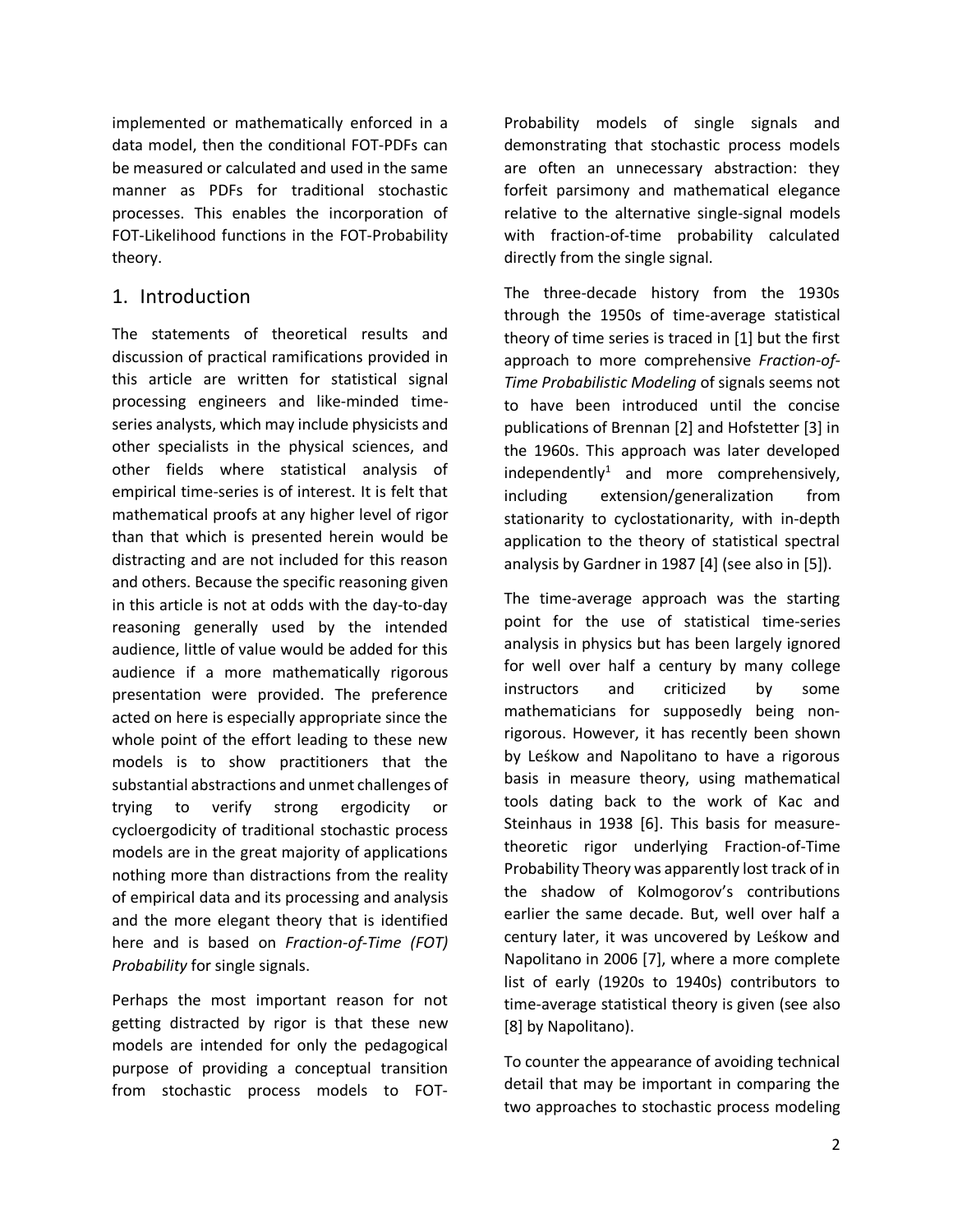discussed in this paper, a glimpse into such details is provided in this paragraph and here and there in following sections. The Relative Measure used in [7] for the mathematical foundation of FOT-probability model is not sigma additive (probabilities of infinite unions of nested event sets do not all converge), but in Kolmogorov's stochastic process probability model, sigma additivity of the proposed probability measure *is only assumed* by virtue of Axiom VI [9]. So, this axiom does not guarantee that, for any particular stochastic process model one adopts, the probability measure will in fact be sigma additive. Kolmogorov simply removes the mathematically undesirable general lack of sigma additivity of measures by axiomatically removing from consideration all probability measures that are not sigma additive. But how often do we encounter practitioners seeking to determine if the probability measure for some stochastic process model they have adopted is sigma additive or even just seeking to explicitly describe the probability measure for their adopted model? This is a very rare event. For the Fraction-of-Time Probability Theory discussed herein, an alternative restrictive assumption is required: the undesirable general lack of relative measurability of functions of time series is avoided by removing from consideration all time series and functions of those time series that are not relatively measurable. Such prohibited time series can be constructed, but they also can be considered anomalous. These restrictions are discussed further in [7].

### Outline of Paper

- 1. Introduction
- 2. Brief Historical Remarks
- 3. Results
	- 3.1 Kolmogorov's model of a stochastic Process
		- Birkhoff's Ergodic Theorem for discrete Time

Birkhoff's Ergodic Theorem for Continuous Time

- 3.2 The Measure Theory of FOT-Probability
- 3.3 Definition of *Stationary FOT-Stochastic Process* Stationary FOT Ergodic Theorem

Relation to Wold's Isomorphism

- 3.4 Comparison of Kolmogorov and FOT stochastic Process Models
- 3.5 Definition of *Cyclostationary FOT-Stochastic Process*  Cyclostationary FOT Cycloergodic Theorem
- 3.6 The FOT-Probability Model for Almost Cyclostationary Processes
- 3.7 Cycloergodicity for Multiple Incommensurate Periods How to Generalize Birkhoff's Ergodic Theorem
- 3.8 Purely Empirical FOT-Probability Models for Regular Cyclicity
- 3.9 Purely Empirical FOT-Probability Models for Irregular Cyclicity
- 4. Discussion of Results
- 5. References \_\_\_\_\_\_\_\_\_\_\_\_\_\_\_\_\_\_\_

 $1$  In the early 1980s, as I was writing the textbooks [4] and [5], I discovered earlier work [2] and [3] as a result of discussions with Professor Thomas Kailath of Stanford University. I added to the Introduction in my book draft citations of this work from two decades earlier. As discussed in the present article and in more depth at the UC Davis website [22], earlier work on time-average theory, including [2] and [3], appears to have been largely forgotten as the *stochastic process bandwagon* trend developed (this colorful characterization was passed on to me and my colleagues at UC Davis in 1987 by the late coding theorist and cryptographer Professor James L. Massey of ETH Zurich).

### 2. Brief Historical Remarks

To put this proposed evolutionary step in larger perspective, some stages of signal modeling that this community has passed through over the last century are briefly summarized. Time-series analysis goes back more than a century, but the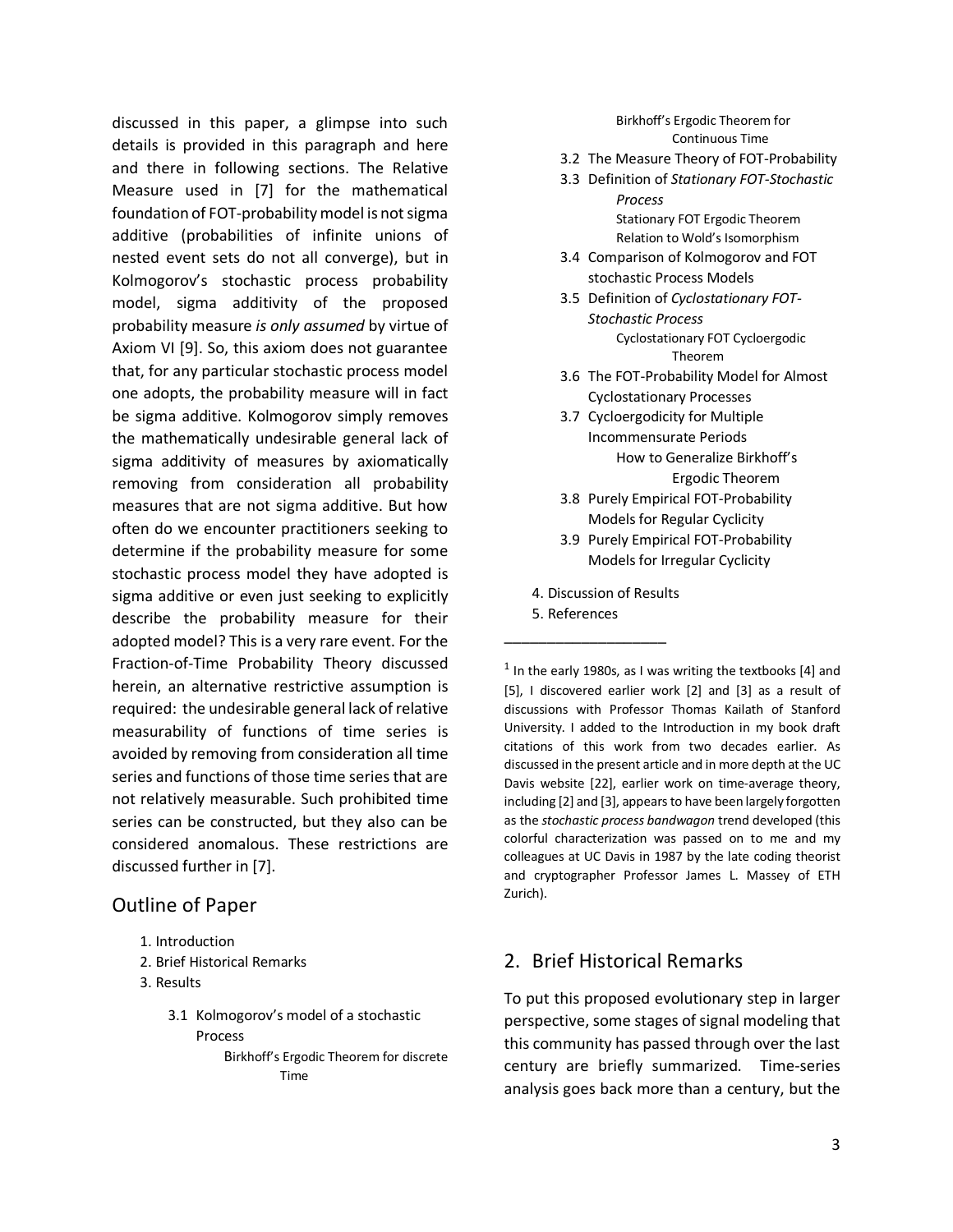time of R. A. Fisher one century ago seems to be a turning point when broader theoretical frameworks began to be formulated. This includes most notably Fisher's Principle of Maximum Likelihood, which is among the most commonly used optimization criteria for designing statistical inference and decision rules—algorithms—in use today within the statistical signal processing community. This includes both signal-parameter estimation and signal detection and classification. Predating Fisher by two centuries was Thomas Bayes, who gave birth to the theory of Minimum-Risk Statistical Inference and Decision (which addresses the same or similar signal parameter estimation and signal detection and classification problems that Maximum-Likelihood addresses, but with the added axiom that prior probabilities [prior to experimentation including observation or data collection] are assumed to exist). More recently, just preceding the middle of last century, Norbert Wiener used his developing statistical theory of single time functions (signals) to derive what we now call the Wiener Filter and related linear time-invariant signal processors, using a time-average counterpart of the Bayes Minimum-Risk design criterion, where risk was specified to be expected squared error, reformulated as timeaveraged squared error. This was the continuous-time counterpart of Carl Friedrich Gauss's discrete least-squares optimization criterion used two centuries ago. Wiener's timeaverage theory and its applications to the nascent field of statistical communication theory was given a boost in visibility and further developed in 1960 with the publication of a book by one of Wiener's previous students at M.I.T, Yuk Wing Lee [10]. That same year, David Middleton's landmark book *An Introduction to Statistical Communication Theory* was published. In contrast to Lee's book, Middleton's used was solidly based on the theory of stochastic processes. It has been said to cover a

panoramic view unmatched by any other publication in the field [11]. This book was likely instrumental in cementing the place of the stochastic process in statistical signal processing. Middleton states in his preface "The mathematical exposition is for the most part heuristic". Although he does favor obtaining autocorrelation functions from signal models using time-averaging, he then takes an expected value to obtain an ensemble autocorrelation. Because of this approach, he misses the fact that some of his signal models are cyclostationary, not stationary. Nevertheless, he does note that, in general, his approach produces stationary autocorrelations for nonstationary processes. This precedes more theoretical work decades later on what are called *asymptotically-mean stationary processes*, which includes as special cases cyclostationary and almost cyclostationary processes. Middleton, however, does not adopt the Kolmogorov model for stochastic processes. He uses heuristics instead.

Contemporaneously with Wiener in the 1930s and 1940s, Kolmogorov introduced the nowstandard theory of the stochastic process as a probabilistic model for time-series. Also contemporaneous was the establishment of *Information Theory* by its originators, Harry Nyquist, Ralph Hartley, and Claude Shannon during the 1920s – 1940s. The landmark event *establishing* the discipline of information theory and bringing it to immediate worldwide attention was the publication of Claude E. Shannon's classic paper "A Mathematical Theory of Communication" in the Bell System Technical Journal in 1948. This theory is strongly probabilistic. From 1960 forward, Wiener's timeaverage approach quickly faded into the background, and Kolmogorov's expected-value approach grew into the standard we use today. It is conceivable that this was in large part a result of the boom that information theory initiated and possibly also a result of the mathematical rigor of Kolmogorov's book on the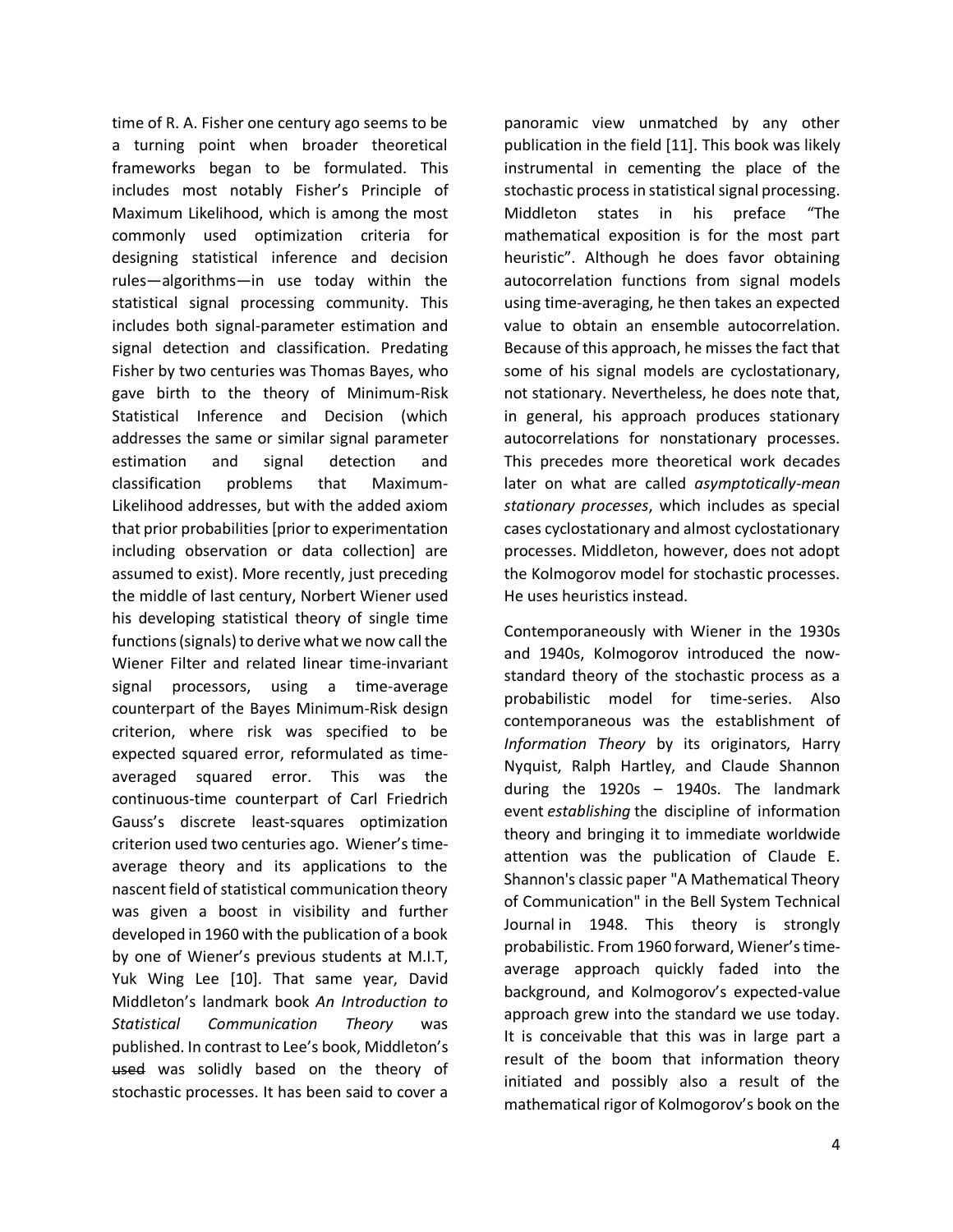theory of stochastic processes. Interestingly, though, information theory involving signals is valid for time-average probabilities, not just ensemble-average probabilities, as discussed further on in this paper.

What has for almost a century been referred to as *statistical time-series analysis* has increasingly come to be relabeled *statistical signal processing*, perhaps because of the lead electrical engineers have taken in developing the technology used for implementation. This field of study, born within the field of electrical engineering, was originally based in large part on what is called *statistical communication theory*, which arose out of the work of Wiener and his contemporaries but was reformulated in terms of expected values and stochastic process models. This theory is more probabilistic than it is statistical, yet it is called a statistical theory by the authors of classic books on the subject, written starting in the 1950s-1960s, particularly Middleton's book. Middleton is, however, precise in his distinction between statistical and probabilistic quantities. But, over time, the language has become less precise. Today, the terms *signal* and *time series* are often used interchangeably by more broadly educated practitioners, with some preference given to *time series* by statisticians and preference given to *signals* by electrical engineers. The primary difference between time-series analysis and signal processing is that, prior to the communications technology revolution, the term signal was not yet being used for essentially any time-record of data. In communication theory, the stochastic process model of signals was adopted because a key concept was to design inference-making algorithms that optimized expected performance (minimized *expected cost*, which is the definition of Bayesian Risk). That is, performance was to be optimized over the ensemble of all sample paths of a stochastic process model of a type of signal of interest. For example, in telecommunications,

theory—was the solution to minimum-meansquared-error estimation of a transmitted signal, given a corrupted version of that signal obtained from a remote receiver. Thus, the statistical averaging of interest, performed by the expectation operation, was performed for example over all speech to be telecommunicated (referring back to the early days of Bell Telephone Laboratories), as well as all noise corrupting the transmitted signal. This included all speaker physiologies, all languages, and all accents. Standardized fixed ensemble-statistics computed empirically and expected values were used for designing channel filters and equalizers, which themselves were fixed or manually adjustable. But, as technology progressed, fixed optimum solutions began to be replaced with adaptive solutions that automatically optimized performance for each and every single signal. This required working with statistics obtained from time averaging single signals, not ensemble averaging multiple signals. This gave impetus to preferring ergodic stochastic process models for signals because then solutions implemented with algorithms that computed and used timeaverage statistics gave good approximations to the ensemble-averages dealt with in the mathematical models used for deriving the algorithms, and this rendered the stochastic process theory, in which electrical engineers had been indoctrinated, adequate for these. But despite ergodic theory, users did not know how to test their mathematical signal models for strong ergodicity. Birkhoff's ergodic theorem provided the ergodicity condition only in terms of the abstract mathematical probability measure defined (generically specified) in terms of a function of arbitrary subsets in a sigma field—the mathematical sample space—which also was defined (generically specified) in terms of sample paths often having no explicit description, e.g., interfering signals known only by their power spectral densities. So, the

the Wiener filter—according to modern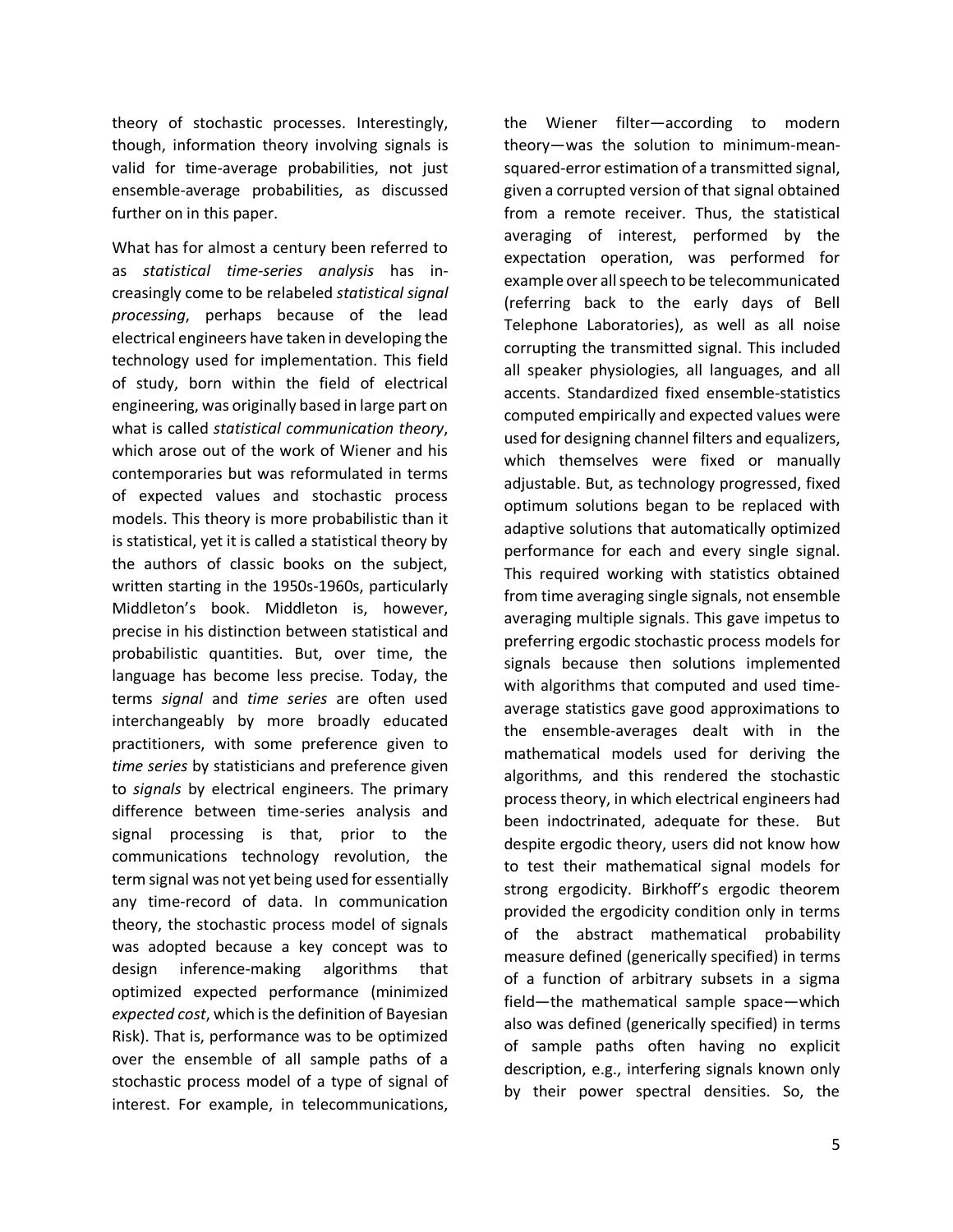ergodicity condition was rarely able to be tested. Empirical data was of no use for this purpose because the condition involves only the abstract probability measure; it's a property of the mathematical model, not the empirical data. Practitioners often just evoked the Ergodic Hypothesis and typically left it untested. This is discussed early on by Middleton and remained the status quo up to and including today. But, once ergodicity was invoked, the stochastic process model was, in principle, no longer the most appropriate model, as explained in this paper and its references. With time-averages of primary concern, ensemble averages became, in principle but often unknowingly, irrelevant, and the abstraction of stochastic processes became unnecessary and nothing more than a distraction—something not recognized by most users. Although Middleton uses time averages, especially for calculating autocorrelation functions and associated quantities, before he takes the expected value, he does not appear to comment on the broader concept of FOTprobability.

Although 35 years have passed since a comprehensive development of an alternative probability theory for random signals that is based entirely on time averages was published in textbook form [4], this alternative theory has been largely ignored by all but a small minority of users of stochastic processes. For instructors of courses on statistical signal processing, teaching this alternative requires an introductory textbook, since the only textbook available [4] is written for advanced students. Similarly, a  $2<sup>nd</sup>$  book (not a textbook with exercises) treating this alternative theory that appeared just two years ago is written for experts or at least mathematically mature readers. This stagnation in statistical signal processing pedagogy in universities occurred even though this simpler more transparent theory was proven in [4] to be analogous and actually *operationally equivalent* in many ways

to the probability theory based on abstract and, one might even say, mysterious ergodic stochastic process models and, with regard to calculations, *yields the same results* in many cases (when Axiom VI is unnecessary)*.* It is hoped that the pedagogical approach taken in this paper, whereby alternative stochastic process models are introduced as a conceptual transition from Kolmogorov's abstract stochastic process to concrete FOT-Probability models for single signals will spark interest in universities in developing new introductory courses based on the time-average theory of signals. Some of the many practical advantages of doing so are discussed in this article.

To be especially clear at the outset about limitations of FOT-Probability Theory, the particularly important area of statistical inference and decision-making on the basis of time-series observations is briefly discussed. Generally speaking, FOT-Probability models are well matched to what might be loosely called *non-parametric inference and decision*, for which no use is made of assumed functional forms of Cumulative Distribution Functions (CDFs) of the data with or without known, unknown, or random parameters of the functional form; the only CDF used is that measured from the observed time-series data. The complementary area of statistical inference and decision-making denoted with the adjective *parametric* partitions into two general types, one of which is accommodated by FOT-Probability models and the other of which is not.

The type of parametric statistical inference and decision making that is not accommodated by FOT-probability theory is that which is based on non-ergodic stochastic process models and some ergodic models for which probability functions, including CDFs or possibly just some moments, for the data conditioned on knowledge of some model-parameter values and/or hypotheses are needed but cannot be measured or calculated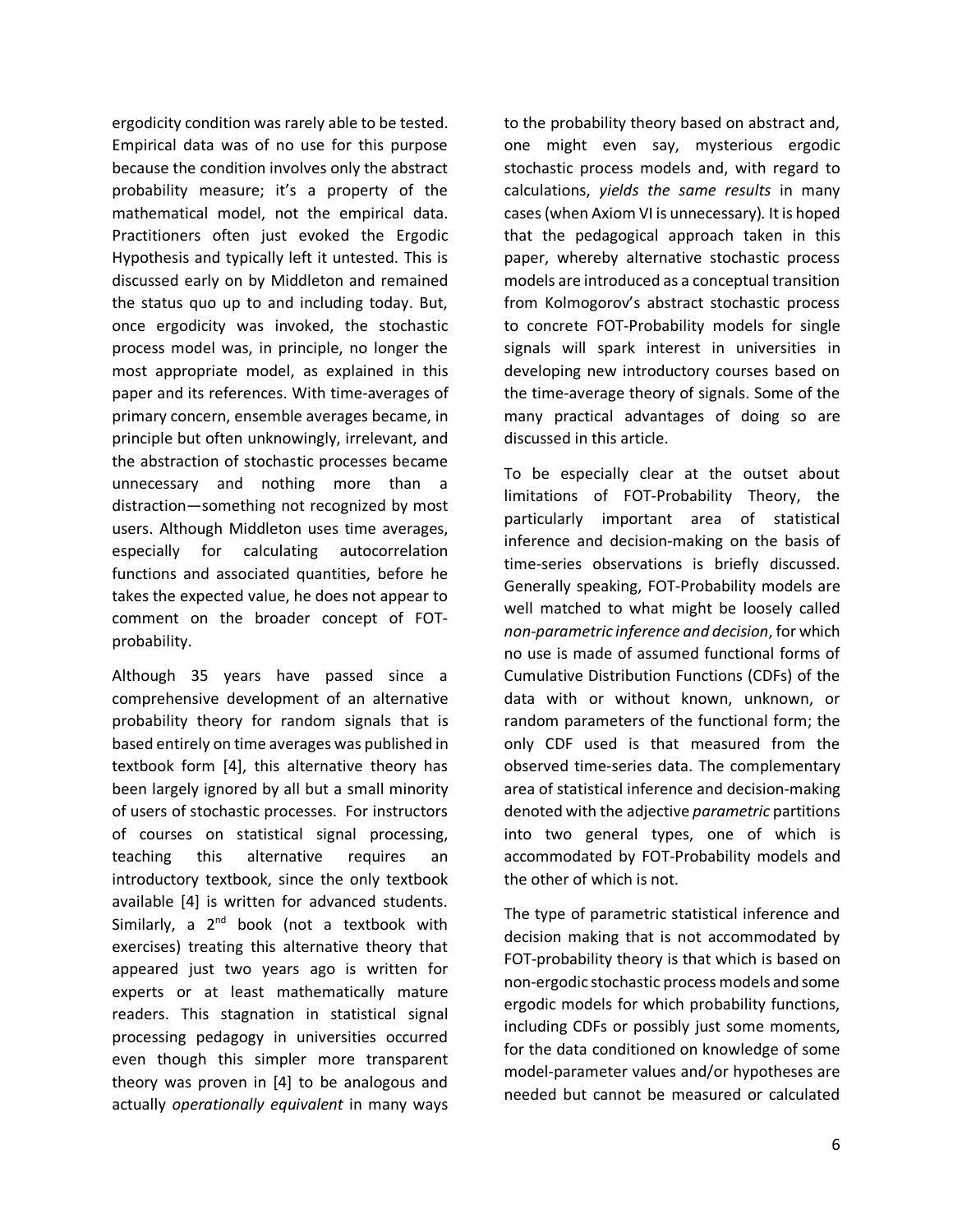from a model for the observed data. Such cases can arise in Maximum-Likelihood Methods and Bayesian Minimum-Risk Methods of inference and decision making. If such parameters are modeled as random variables, the data must be considered to have arisen from a non-ergodic process since observation of one record of data cannot be used to learn about the influence of other values of the parameters that did not occur in the record of data. For example, if received data consists of signal plus noise under one hypothesis and noise only under an alternative hypothesis, the stochastic process model for the data that is not conditioned on a specific hypothesis cannot be ergodic.

In contrast to these parametric methods based on non-ergodic models, there is a type of parametric inference and decision making that is based on formulaic data models (sample-path models) in which the values of some parameters are unknown but are not treated as random variables. These are stochastic process models that are known only partially. For such models, one can in principle use the expectation operation to mathematically calculate the dependence of theoretical probability functions, such as moments, on the unknown parameters and determine equations interrelating multiple instances of these functions (different moments); these equations generally involve the unknown parameters. The approach consists of solving these equations, when possible, for the unknown parameters and then substituting empirical measurements of moments in place of the expected-value moments. This is called the *Method of Moments* for inferring parameter values.

Popular sample-path models used in the Method of Moments are autoregressive (AR), moving average (MA), and ARMA models and their periodic and poly-periodic generalizations. All such parametric methods are accommodated by the theory of FOT-moments associated with

FOT-probabilities, for which the expected values in the Method of Moments used to derive from the data model interrelating equations are replaced with limits of time averages, and the empirical counterparts that were used to replace expected values in the solution are still finitetime averages, and they are now used to replace the limits of time averages. A survey of FOT parametric statistical spectral analysis is available in [4]; see also [8], [16], [17].

### 3. Results

# **3.1 Kolmogorov's model of a stochastic Process**

We are interested here in discussing alternatives to both the discrete- and continuous-time versions of Kolmogorov's 1933 definition [8] of a stochastic process consisting of a sample space (the set of all sample paths, or signal realizations), a sigma field of subsets (events) in the sample space with a sigma algebra, and a probability measure on the event sets. These "sigma" requirements, meaning "convergence requirements for countably infinitely many operations", derive from Kolmogorov's Axiom VI in his definition of a stochastic process. In practice, the specification of a particular probability measure is rarely carried out because this is a difficult mathematical challenge for which there is no recipe. Sometimes practitioners will specify some lower order CDFs or Probability Density Functions (PDFs) as a halfhearted attempt. In the special case of a Gaussian process, the specification of the 2<sup>nd</sup>order CDF or PDF is all that is needed to derive from it all orders of CDFs and PDFs. Once all orders are specified, one can invoke the Kolmogorov Extension Theorem to conclude that the measure for the sample space has been effectively, if not explicitly, specified.

Because the probability measure for a stochastic process is rarely specified in practice, Axiom VI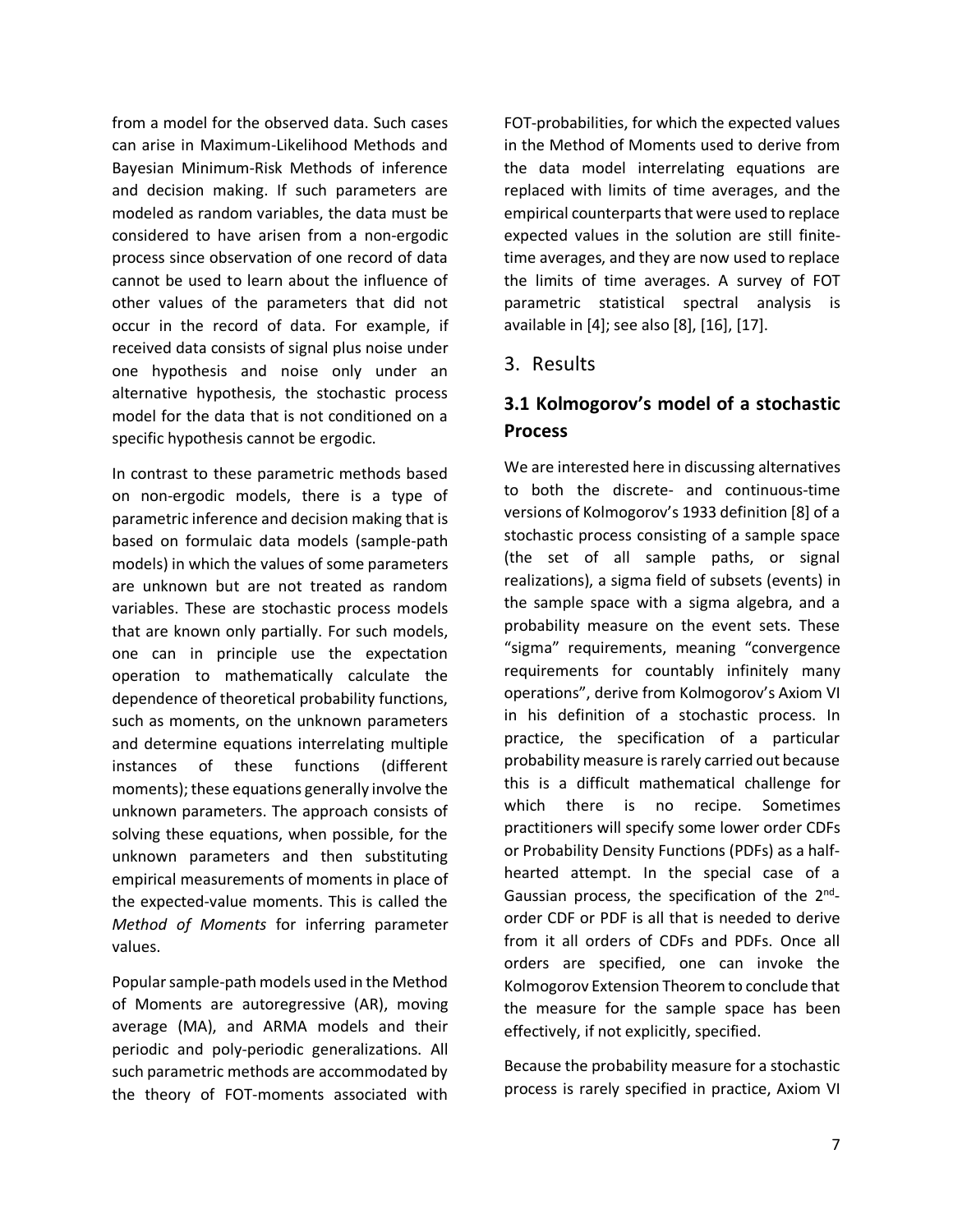can only rarely be tested. Consequently, it is common practice to simply assume Axiom VI is satisfied by the selected model and proceed to use the consequences of that axiom in performing calculations involving infinite sums not a particularly justifiable approach.

In other cases, practitioners will construct a formulaic model of a stochastic process as some combination of specified deterministic functions and some random variables. For example, essentially all digital communications signal models are specified in this manner. This typically provides no insight into the probability measure for the process but does often enable the practitioner to calculate some moments and/or cumulants and, much less frequently, some CDFs or PDFs. In a number of cases for which statistical inference using the stochastic process model is of interest, it suffices to calculate only the PDF for the observed data, conditioned on knowledge of the random variables in the model that are to be estimated, or conditioned on hypotheses to be tested. This can be adequate for deriving maximumlikelihood inference rules and in some cases minimum-Bayes-Risk inference rules.

In summary, it is a rare occasion when Kolmogorov's model of a stochastic process is able to be specified and used for time-series analysis, aka statistical signal processing. A particularly egregious consequence of this common practice is having to assume an adopted and possibly only partially specified model is strongly ergodic. This assumption when valid—enables one to accurately approximate expected values calculated from the model using time averages on sufficiently long finite segments of a single realization of the signal being modeled. Without actually knowing that the model used for calculating expected values is ergodic, such time averages may or may not be accurate approximations. In the frequently encountered cases for which the

expected values to be approximated are not calculated, the practitioner has no idea of whether or not the calculated time averages are useful approximations.

The above less-than-desirable situation concerning the use of Kolmogorov's stochastic process model has been tolerated for nearly a century now. Evidently, we've "gotten by" despite the unsavory facts summarized above. Nevertheless, there do exist alternative approaches to modeling signals for purposes of statistical inference and analysis. The purpose of this paper is to present such a model—the FOT-Probability model of a single signal—and explain how it relates to Kolmogorov's model and how much easier it is to use in practice in a more justifiable manner for applications in statistical signal processing. It should however be mentioned here that the FOT-Probability model can be used for statistical inference and decision-making involving likelihood functions only when such likelihood functions can be measured or calculated as conditional FOT-PDFs. This is further discussed in Section 4.

For the purpose at hand, let  $T<sub>t</sub>(A)$  denote the time-translation set-operator that shifts, by any real number  $t \in R$ , typically representing time, all sample paths in an event set  $A$ , and let  $T_n(B)$ denote the discrete-time counterpart for any integer  $n \in \mathbb{Z}$ . Following are the two ergodic theorems that are assumed to apply in many applications:

### **Birkhoff's Ergodic Theorem for Discrete Time (BET--DT)**

Consider a discrete-time Kolmogorov stochastic process with integer-valued time, satisfying Kolmogorov's 6 defining axioms [9], for which all event sets *E* that are translation-invariant,  $T_{\perp}\{E\} = E$  for all integers  $n$ , have probabilities of either  $P(E) = 0$  or  $P(E) = 1$ . By Birkhoff's 1931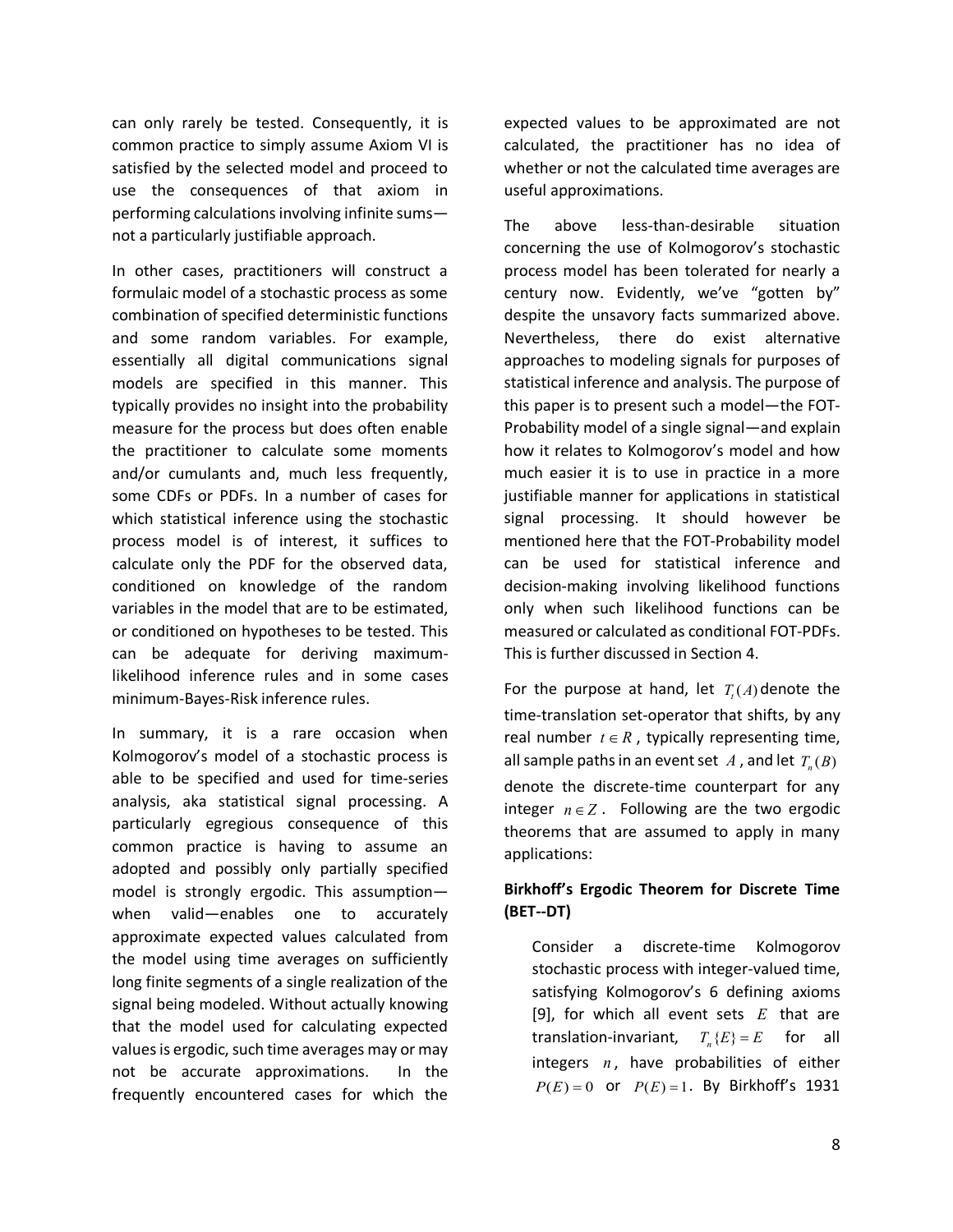Ergodic Theorem [12], this stochastic process is *ergodic w.p.1*, and is also referred to as *strongly ergodic.* Birkhoff's *ergodicity condition* here is not only sufficient but is also necessary for discrete-time-averages of functions of the stochastic process to converge to the corresponding expected values, as the averaging time approaches infinity.

### **Birkhoff's Ergodic Theorem for Continuous Time (BET--CT)**

Consider a continuous-time Kolmogorov stochastic process, satisfying Kolmogorov's 6 defining axioms [9], for which all event sets *E* that are translation-invariant,  $T_x(E) = E$ for all real  $t$ , have probabilities of either  $P(E) = 0$  or  $P(E) = 1$ . By Birkhoff's 1931 Ergodic Theorem [9], extended from discrete- to continuous-time (e.g., page 1 of [13]), this stochastic process is *ergodic w.p.1*, and is also referred to as *strongly ergodic.*  Birkhoff's *ergodicity condition* here is not only sufficient but is also necessary for continuous-time-averages of functions of the stochastic process to converge to the corresponding expected values as the averaging time approaches infinity.

These theorems require an additional axiom, here labeled *Axiom VII*, or they require a proof of a proposition. Without this Axiom VII or a proof, these theorems are not applicable in the way they have been applied for many years. This needed axiom or proof guarantees that the limits of the time averages of interest in practice exist. If they do exist, then the relevant ergodic theorem establishes that they equal w.p.1 the corresponding expected values. For discrete time, this proposition has been proved at least in some cases such as for finite-alphabet processes. As per my knowledge, it may or may not have been proved for continuous time. The propositions can be stated as follows: For a

Kolmogorov discrete-time (continuous-time) process, the samples paths of well-behaved functions of the process are relatively measurable, as defined below.

One example of a sufficient condition for existence of the continuous-time average, which has been assumed in the early work on ergodic theorems, like Birkhoff's work (cf. [1]) is that the function of time is any well-behaved function of the positions of the particles of a dynamical system described by differential equations for which the sum of kinetic energies of all the particles in the system is time invariant. Unfortunately, this is typically not an appropriate model for the manmade signals used in communication systems.

# **3.2 The Measure Theory of FOT-Probability**

The material in this subsection is taken from [7], also cf. [8, Chap. 2]. Let us consider the set  $A \in \mathcal{B}_p$ , where  $\mathcal{B}_{\mathbb{R}}$  is the  $\sigma$ -field of the Borel subsets and let  $\mu$  be the Lebesgue measure on the real line *R* . The *relative measure* of *A* is defined by Kac and Steinhaus [6] as follows

$$
\mu_R(A) \triangleq \lim_{T \to \infty} \frac{1}{T} \mu\big(A \cap \big[t_0 - T/2, t_0 + T/2\big]\big)
$$

provided that the limit exists. In such a case, the limit does not depend on  $t_0$  and the set A is said to be *relatively measurable* (RM).

Let  $x(t)$  be a Lebesgue measurable function on the real line. The function  $x(t)$  is said to be relatively measurable [6] if the set  $\{t \in R : x(t) \leq \xi\}$  is RM for every  $\xi \in R - N_0$ , where  $N_0$  is at most a countable set of points. Each RM function  $x(t)$  generates the function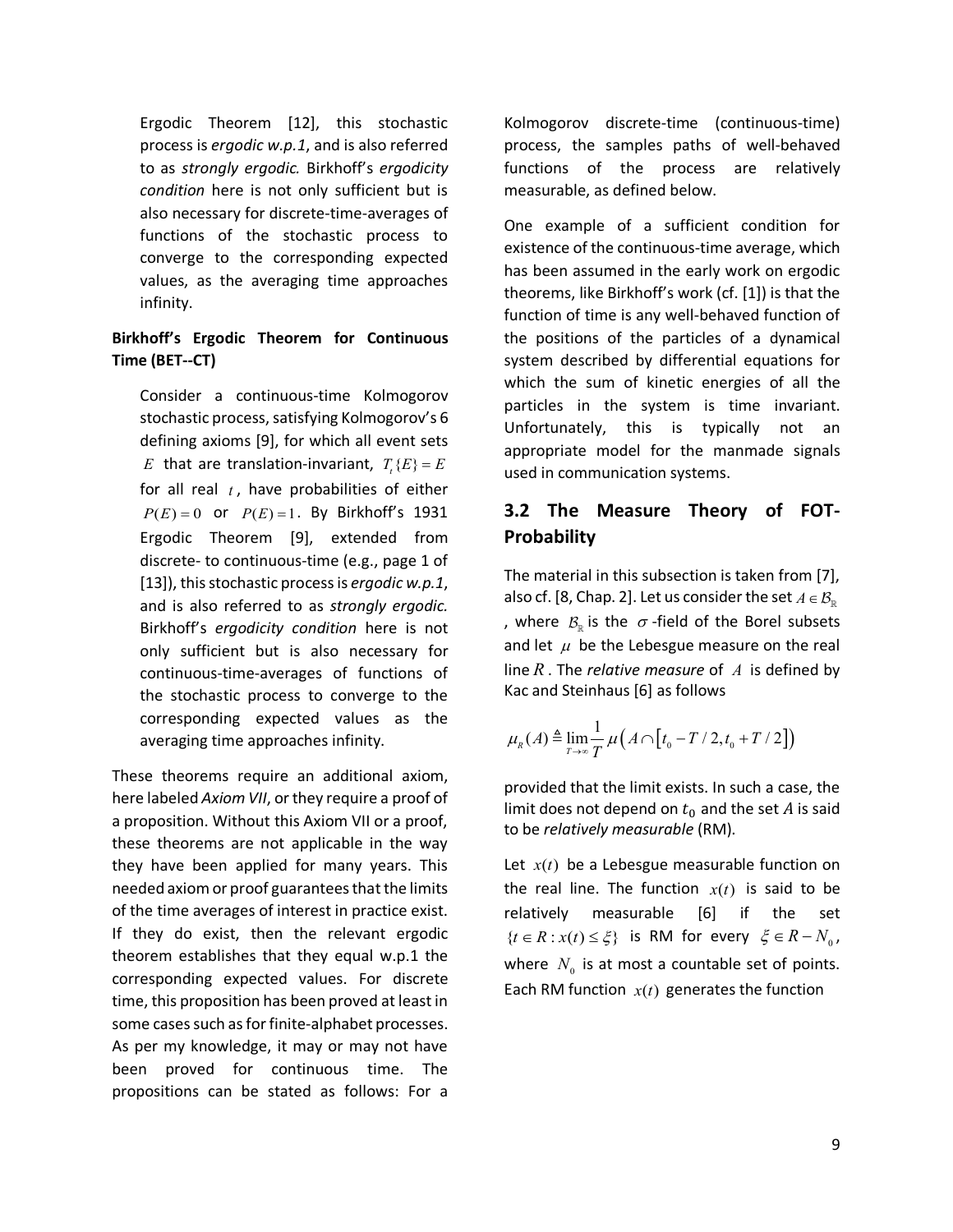$$
F_x(\xi) \triangleq \mu_R(\{t \in R : x(t) \leq \xi\})
$$
  
= 
$$
\lim_{T \to \infty} \frac{1}{T} \mu(\{t \in [t_0 - T / 2, t_0 + T / 2] : x(t) \leq \xi\})
$$
  
= 
$$
\lim_{T \to \infty} \frac{1}{T} \int_{t_0 - T/2}^{t_0 + T/2} u(\xi - x(t)) dt
$$

at all points  $\xi$  where the limit exists. In this equation,  $u(\xi)$  denotes the unit step function:  $u(\xi) = 1$  for  $\xi \ge 0$  and  $u(\xi) = 0$  for  $\xi < 0$ .

The function  $F(x, \xi)$  has all the properties of a valid cumulative distribution function (CDF), except for the right-continuity property (at points of discontinuity). It represents the *fraction-of-time* (FOT) that the function  $x(t)$  is below the threshold  $\xi$ , as illustrated in Fig. 1. For this reason,  $F(x)$  is referred to as *the FOTdistribution* of the function  $x(t)$ .

Since the relative measure of every finite set is zero, the relative measure of every finite-energy or transient function  $x(t)$  has the trivial distribution function  $F(x) = u(\xi)$ . Only finiteaverage-power or persistent functions, such as almost periodic functions, can have a non-trivial FOT-distribution.



*Fig. 1 The measure of the set*

 ${t \in [t_0 - T / 2, t_0 + T / 2]: x(t) ≤ ξ}$  (blue thick line) *normalized by the total time T is the fraction of time that the function*  $x(t)$  *is below the threshold*  $\xi$  *as t ranges over*  $[t_0 - T / 2, t_0 + T / 2]$ .

If  $x(t)$  is a relatively measurable and not necessarily bounded persistent function and  $g(\cdot)$  is a well-behaved function, then the following Fundamental Theorem of Time Average [4] can be verified [6, Theorem 3.2]

$$
\lim_{T \to \infty} \frac{1}{T} \int_{t_0 - T/2}^{t_0 + T/2} g(x(t)) dt = \int_{R} g(\xi) dF_x(\xi)
$$

where the first integral in the left member is in the Lebesgue sense and does not depend on  $t_0$ , and the integral in the right member is in the Riemann-Stieltjes sense. When  $F_{\mu}(\xi)$  is differentiable, its derivative, denoted by  $f_{\rm r}(\xi)$ , is the probability density function, and  $dF_x(\xi)$ can be replaced in the right member with  $f_{\rm x}(\xi)dx$ , in which case the integral is in the Riemann sense.

From this theorem, it follows that *the infinitetime average is the expectation operator for the FOT-distribution*  $F_r(\xi)$  and for every bounded  $x(t)$  we have

$$
\langle x(t) \rangle_t \equiv \lim_{T \to \infty} \frac{1}{T} \int_{t_0 - T/2}^{t_0 + T/2} x(t) dt = \int_R \xi dF_x(\xi)
$$

The analogy between FOT-probability and Kolmogorov probability [4], [19] is evident.

For a 1st-order strict-sense stationary process *X*(*t*) with distribution  $F_r(\xi) \triangleq P[X(t) \leq \xi]$ , the stochastic counterpart of the above timeaverage definition of the distribution is

$$
F_X(\xi) = \mathbb{E}\{\mathbf{u}(\xi - X(t))\}
$$

where  $E\{\cdot\}$  is the expected value operation, which equals the limit ensemble average operation, and which replaces the time average operation used in the FOT-probability approach. Similarly, the Kolmogorov counterpart of the *Fundamental Theorem of Time Average* is the following *Fundamental Theorem of Expectation*

 $E{g(X(t))} = \int_{R} g(\xi) dF_{X}(\xi)$ .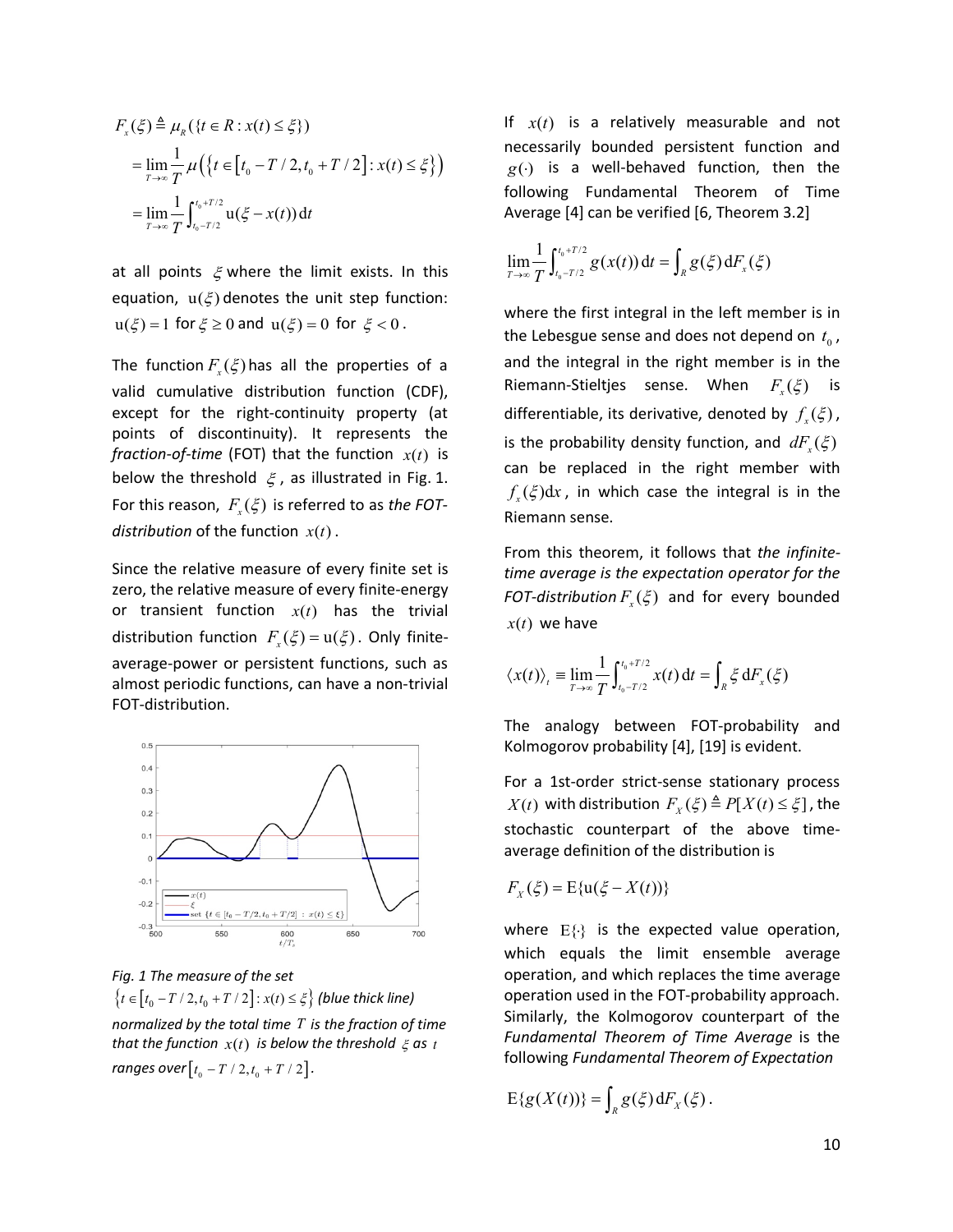A necessary and sufficient condition for the relative measurability of a function is not known. However, if  $x(t)$  is a bounded function, the existence of the time average

$$
\lim_{T\to\infty}\frac{1}{T}\int_{t_0-T/2}^{t_0+T/2}x^p(t)\,\mathrm{d}t\,.
$$

for every positive integer *p* is a necessary condition for the relative measurability of  $x(t)$ . In addition, it follows from the Fundamental Theorem of Time Average that, if  $x(t)$  is continuous and bounded and the left-hand side of the equation

$$
\lim_{T\to\infty}\frac{1}{T}\int_{t_0-T/2}^{t_0+T/2}x^p(t)\,\mathrm{d}t=\int_R\xi^p\,\mathrm{d}F_x(\xi)
$$

exists for every positive integer  $p$ , then  $x(t)$  is relatively measurable, and the above equation is valid.

As a final remark, it is noted that the absence of right-continuity of the FOT-distribution is not important in applications where integrals in  $dF_{r}(\xi)$  are of interest. For stochastic probability the right-continuity of the distribution is a consequence of the assumed  $\sigma$ -additivity of the probability measure *P* .

The preceding theory has a completely analogous discrete-time counterpart, which can be obtained by simply replacing integrals over continuous time with sums over discrete time [8, Chap. 2]. The same terminology is used. For example, the relative measure of a finite set *A* is defined by

$$
\mu_R(A) \triangleq \lim_{N \to \infty} \frac{1}{2N+1} \# \big( A \cap \big[ n_0 - N/ n_0 + N \big] \big)
$$

where  $#(A)$  is the counting measure of the finite set *A*, which equals the number of elements in *A*.

We can now proceed with the definition of the stationary FOT-stochastic process. As above,

 $x(t)$  represents a persistent relatively measurable real-valued function of time defined over the entire real line and  $x<sub>n</sub>$  represents a persistent relatively measurable real-valued sequence indexed by discrete time over the entire set of integers.

Multiple functions are said to be *Jointly Relatively Measurable* if they each are relatively measurable, meaning there FOT-CDFs exist, and their joint FOT-CDFs exist.

### **3.3 Definition of** *Stationary FOT-Stochastic Process*

**Axiom S1**: The *Sample Space* of the *Stationary FOT-Stochastic Process* is comprised of all the time translates of a single relatively measurable discrete- or continuous-time sample path, *x* , subject to the constraint that replications are disallowed (no two sample paths can be identical):

$$
\Omega_d = \{ \{x_{n-\omega}; n \in Z\}; \omega \in Z \},\
$$
  

$$
\Omega_c = \{ \{x(t-\omega); t \in R\}; \omega \in R \}
$$

**Axiom S2**: The probability of any relatively measurable subset of elements from the sample space index set *R* or *Z* , called an *event*, is the value of the relative measure of that set.

**Axiom S3**: The FOT-CDF of any relatively measurable discrete- or continuous-time function,  $f[x](t)$  or  $f[x]_n$ , which is jointly relatively measurable, for *m* real-valued time points  $\{t_1, t_2, t_3, ..., t_m\}$  or *m* integervalued time points  $\{n_1, n_2, n_3, ..., n_m\}$ , respectively, of the *Stationary FOT-Stochastic Process*  $x(t)$  or  $x<sub>n</sub>$  is the relative measure of the event set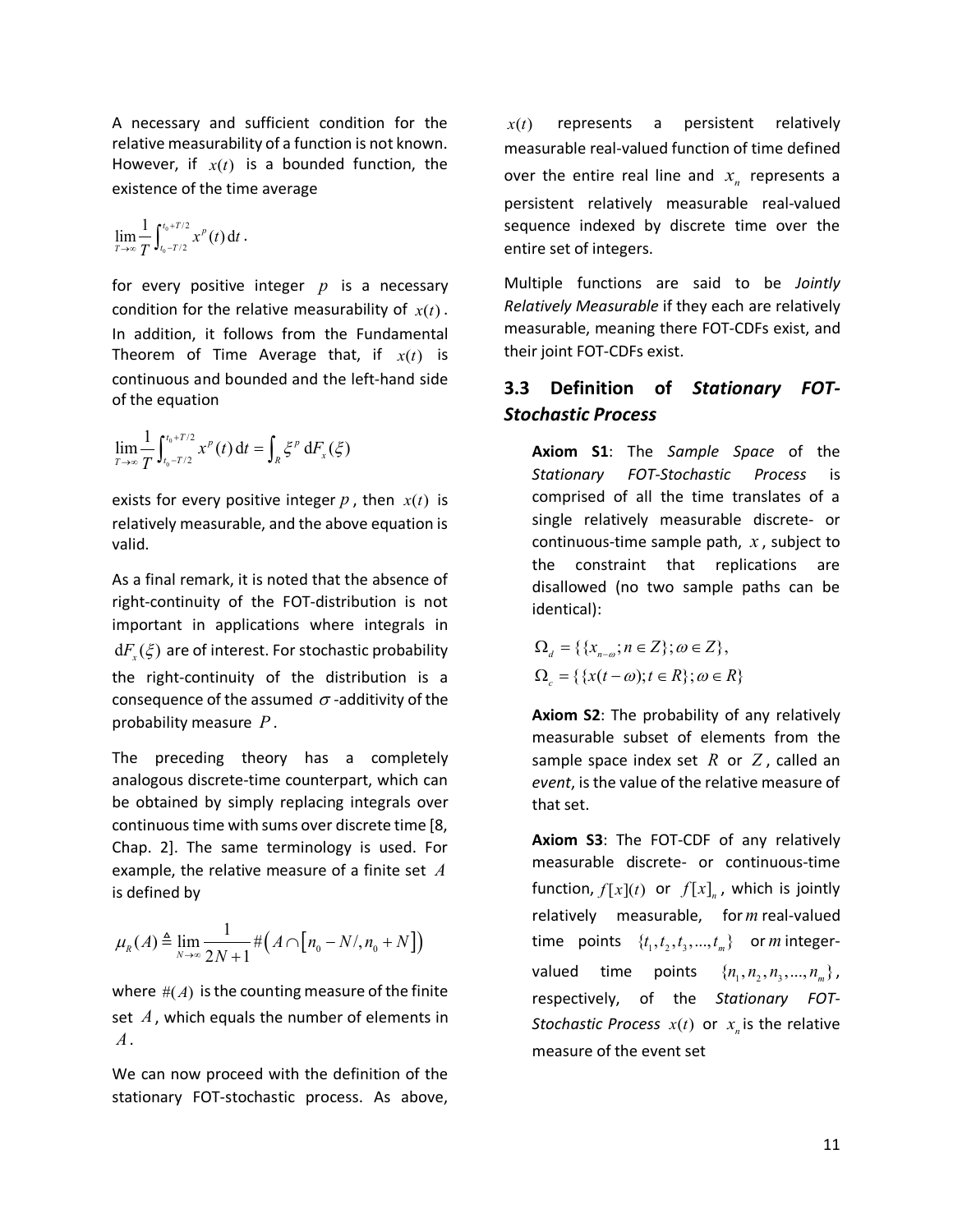$$
E_m^c \triangleq \{ \omega \in R; f[x](t_1 - \omega) \leq \xi_1, \nf[x](t_2 - \omega) \leq \xi_2, ..., f[x](t_m - \omega) \leq \xi_m \}
$$
  
or  

$$
E_m^d \triangleq \{ \omega \in Z; f[x]_{n_1 - \omega} \leq \xi_1, \nf[x]_{n_2 - \omega} \leq \xi_2, ..., f[x]_{n_m - \omega} \leq \xi_m \}
$$
  
for all real-valued m-tuples  $\{ \xi_1, \xi_2, \xi_3, ..., \xi_m \}$ 

It follows from Axiom S3 that the  $1<sup>st</sup>$  order FOT-CDF for a continuous-time stationary FOT process is given explicitly by the formula

$$
F_x(\xi) \triangleq \mu_R(\lbrace t \in \mathbb{R} : x(t) \leq \xi \rbrace)
$$
  
= 
$$
\lim_{U \to \infty} \frac{1}{U} \mu(\lbrace t \in [t_0 - U/2, t_0 + U/2] : x(t) \leq \xi \rbrace)
$$
  
= 
$$
\lim_{U \to \infty} \frac{1}{U} \int_{t_0 - U/2}^{t_0 + U/2} u(\xi - x(t)) dt
$$

for all real  $\xi$ , and similarly for higher-order FOT-CDFs; and, for discrete-time, the FOT-CDF is given by

$$
F_x(\xi) \triangleq \mu_R \left( \left\{ n \in Z : x_n \leq \xi \right\} \right)
$$
  
= 
$$
\lim_{N \to \infty} \frac{1}{2N+1} \# \left( \left\{ n \in [n_0 - N, n_0 + N] : x_n \leq \xi \right\} \right)
$$
  
= 
$$
\lim_{N \to \infty} \frac{1}{2N+1} \sum_{k=n_0 - N}^{n_0 + N} \mathbf{u} \left( \xi - x_n \right)
$$

As an example, for  $m = 2$ , we have the 2<sup>nd</sup> order FOT-CDF

$$
F_x(\xi_1, \xi_2) \triangleq \mu_R(\{t \in R : x(t + t_1) \leq \xi_1, x(t + t_2) \leq \xi_2\})
$$
  
= 
$$
\lim_{U \to \infty} \frac{1}{U} \mu(\{t \in R : x(t + t_1) \leq \xi_1, x(t + t_2) \leq \xi_2\})
$$
  
= 
$$
\lim_{U \to \infty} \frac{1}{U} \int_{t_0 - U/2}^{t_0 + U/2} u(\xi_1 - x(t + t_1)) u(\xi_2 - x(t + t_2)) dt
$$

for all real  $\xi$ . Note: The constraint in Axiom S1 that disallows replications in the sample space also disallows constant signals, which are a degenerate case of stationary signals. A viable alternative is to remove this constraint.

The probability of the entire sample space of the *Stationary FOT-Stochastic Process* is equal to 1, meaning every experimental outcome is one of the members of the sample space. That is, for a discrete sample space  $\Omega_d^N$  with a finite number *N* of translates, the probability of each translate is 1/ *N* and since these translates are mutually exclusive events, the probability of the entire set of *N* translates is the sum over *N* probabilities, each equal to  $1/N$ , which sum equals 1. In the limit, as the number of translates *N* included in the sample space approaches infinity, we get the result that the probability of each sample path is 0 and the probability of the total sample space  $\Omega_d$  is 1. Similarly, for a continuous sample space, the probability of each sample path is 0, because the relative measure of a single point on the real line is 0, and the probability of the total sample space  $\Omega_c$  is 1, because the relative measure of the entire real line is 1.

For this FOT-stochastic process, any one of the translates,  $\{x(t - \omega) : t \in R\}$  for any particular  $\omega \in R$  or  $\{x_{n-\omega} : n \in Z\}$  for any particular  $\omega \in Z$ , can be taken as the *Sample Space Generator*. In practice, the sample space generator would be taken to be the single observed signal, conceptually extended from the finite observation interval to the real line, or to the integers; and when a formulaic specification of the process is made, the sample space generator would be obtained from the formula for any specified set of random samples of the random variables in the formula. So, given a specification of one sample path, we have a specification of the entire sample space. Here are some examples that are commonly encountered in communications.

**Example 1:** Binary Amplitude Modulated Pulse Train Signal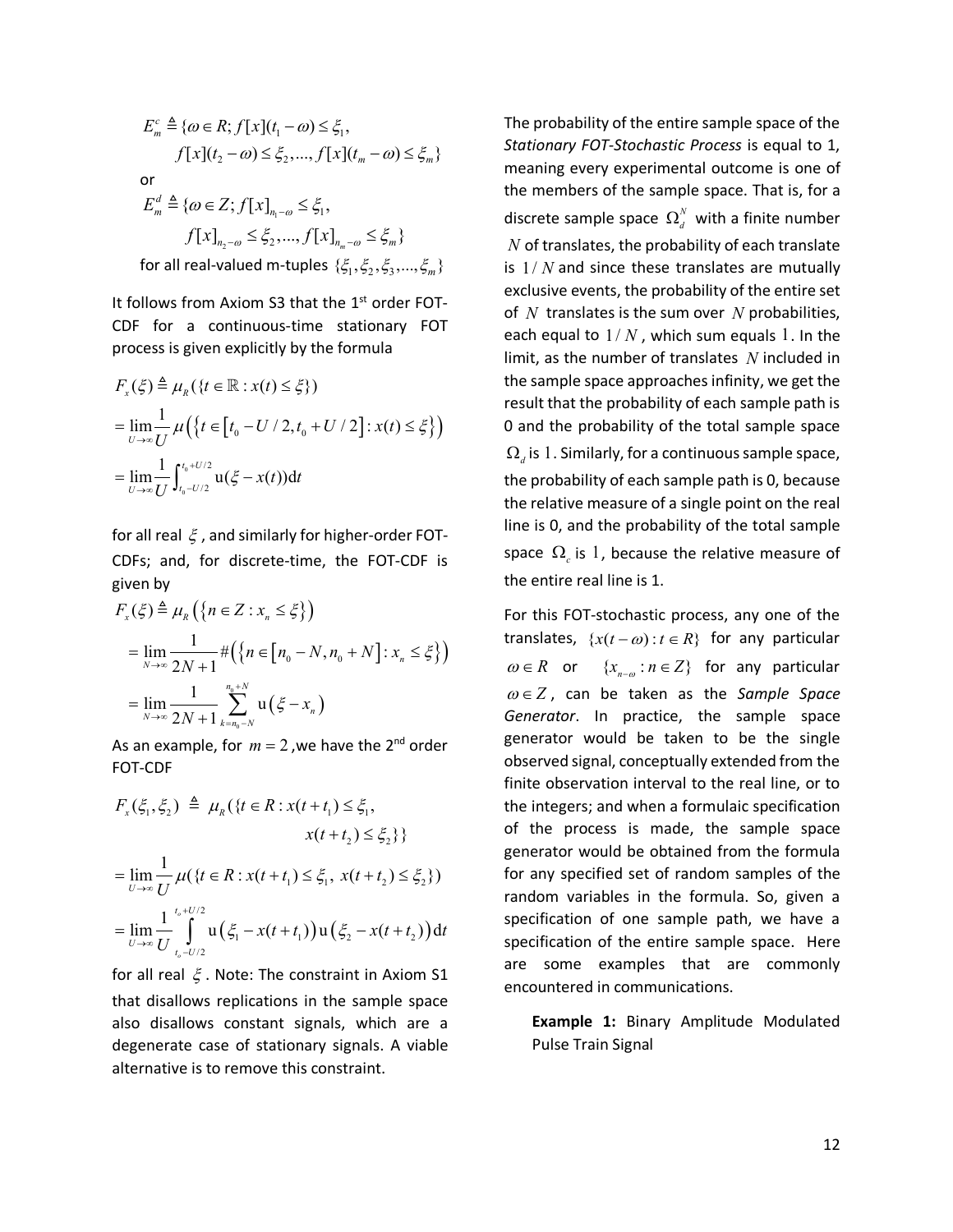$$
x_1(t) = \sum_{k=-\infty}^{+\infty} a_k p_1(t - kT_1)
$$

where  ${a_k}$  is an FOT-stationary sequence of  $±1$  values having equal FOT-probabilities and some specified continuous FOT power spectral density function and  $p_{\mu}(t)$  is an absolutely integrable pulse of essentially arbitrary shape

**Example 2:** Amplitude Modulated Sine Wave Carrier Signal

$$
x_2(t) = a_2(t)\cos(2\pi f_2 t + \theta_2)
$$

where  $a<sub>2</sub>(t)$  is an FOT stationary Gaussian signal with some specified continuous FOT power spectral density function

**Example 3:** Amplitude-Shift Keyed Sine Wave Carrier Signal

$$
x_3(t) = \sum_{k=-\infty}^{+\infty} a_k p_3(t - kT_3) \cos(2\pi f_3 t + \theta_3)
$$

where  ${a_k}$  is an FOT-stationary sequence of  $±1$  values having equal FOT-probabilities and some specified continuous FOT power spectral density function and  $p_1(t)$  is an absolutely integrable pulse of essentially arbitrary shape

**Example 4:** Phase Modulated Sine Wave Carrier Signal

$$
x_4(t) = a_4 \cos(2\pi f_4 t + \theta_4(t))
$$

where  $a_4$  is a constant,  $\theta_4(t)$  is an FOTstationary signal with uniform FOT-PDF on  $[0, 2\pi]$  and some specified FOT power spectral density function

**Example 5:** Multiplexed Signal with two statistically independent components

 $x_5(t) = x_2(t) + x_4(t)$ 

There are numerous examples of calculations of FOT probabilistic parameters for formulaic specifications like those in the above examples; the first extensive catalog appeared in the book [4] and this was recently supplemented with additional examples in the book [8]. The great majority of these are calculations of cyclic autocorrelations and cyclic spectra (spectral correlation functions), but there are also some examples of calculations of higher-order moments and cumulants, both temporal and spectral types, cf. [23]. Calculations of cumulative FOT-probability distribution functions are less common. The reason is undoubtedly a result of the effort required. It is more practically feasible to use computer simulations to numerically evaluate FOT-CDFs, and likely there are results available in the literature.

#### **Stationary FOT Ergodic Theorem:**

- a) Every Stationary FOT-Stochastic Process is *Strongly Ergodic*, by construction, meaning the infinite time averages of relatively measurable functions of the process exist and are independent of the particular sample paths selected and are equal to the expected values of those functions obtained using the FOT-CDF or FOT-PDF.
- b) Every Finite-Ensemble Average of every function of a Stationary FOT-Stochastic Process is identical to a Finite-Time Average of that function.

The validity of this theorem follows directly from the defining Axioms. It is noted here that ensemble averages are typically conceived of as being performed on randomly selected ensemble members, which do not occur in any ordered fashion. In contrast, time averages are typically performed on time-ordered time samples or time translates. Item b) in this theorem does not assume any ordering.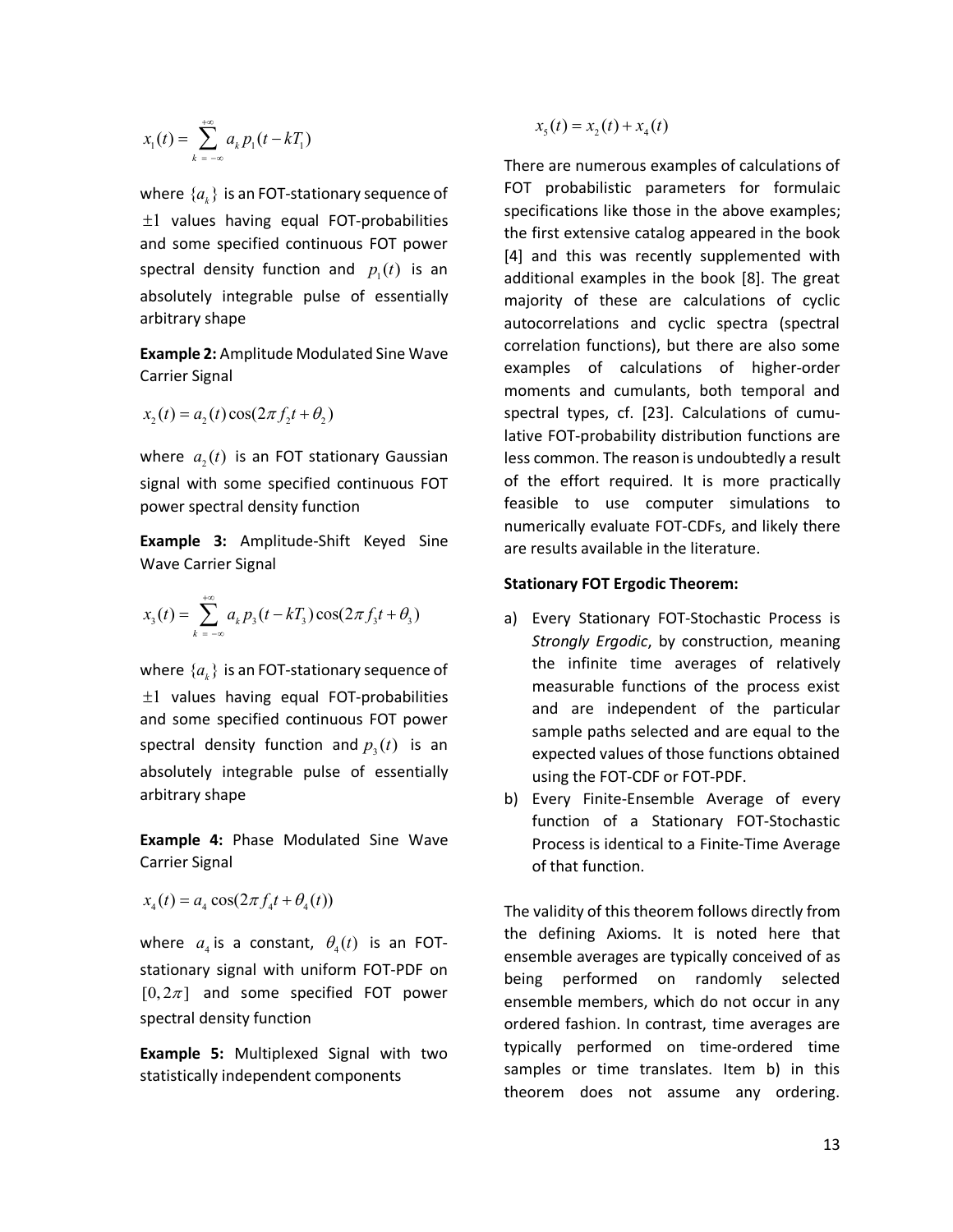However, when one approaches the question of convergence of time averages as the length of averaging time approaches infinity, time ordering is desirable and typically assumed (e.g., as in a Riemann integral), but no such ordering can be assumed for random selection of ensemble members. To avoid the technical details involved here (which are of no pragmatic interest), Item b) addresses only finite averages and, like Item a), states a fact that is obvious from the construction of the sample space.

#### **Relation to Wold's Isomorphism**

Wold introduced an isomorphism in 1948 [14], which is referred to here in its extended form that accommodates continuous-time processes, between (1) the sample space of a stochastic process, defined to consist of the collection of all time translates of a single time function, including that time function itself, and (2) this single time function. This isomorphism establishes a distancepreserving relationship between the stochastic process, with its definition of squared distance as the ensemble-averaged squared difference between two processes, and a single sample-path of that stochastic process, with its definition of squared distance as the time-average of the squared difference between two sample-paths. This mapping between the metric space of a stochastic process and the metric space of a single sample path therefore preserves distance and is consequently an isomorphism. The above sample space is identical to that in Axiom 1 in the definition of a Stationary FOT-Stochastic Process. By complementing this sample space with an FOT-Probability measure satisfying Axioms S2 and S3, we obtain a Stationary FOT-Stochastic Process.

# **3.4 Comparison of Kolmogorov and FOTstochastic Process Models**

To illustrate how simple the sample space of a stationary FOT-stochastic process is, compared with one of the simplest examples of the sample space of a Kolmogorov process, consider an infinite sequence of statistically independent finite-alphabet real-valued equally probable symbols, with alphabet size K. The Kolmogorov sample space for a finite sequence of length *N* contains  $K^N$  distinct sequences and the probability of each is  $(1/K)^N$ . The probability of the entire sample space is the sum of the probabilities of the  $K^N$  mutually exclusive and exhaustive sample paths, each having probability  $(1/K)^N$ , which sum equals 1. In the limit, as the sequence length approaches infinity, we get the result that the probability of each sample path is 0 and the probability of the total sample space is 1. This sample space includes as a strict subset the entire FOT sample space for any one of the Kolmogorov sample paths. The Kolmogorov probability of this FOT sample space is the limit, as *N* approaches infinity, of  $N(1/K)^N$ . Therefore, this probability of the entire FOT sample space is 0. This is a result of the fact that the sample space represents a single signal—a single infinite sequence of K-ary symbols, not all possible infinite sequences of K-ary symbols. The Kolmogorov sample space apparently contains not only the FOT sample space of all translates of one infinite sequence, but also contains the FOT sample spaces of all translates of every possible infinite sequence.

As a reminder, the Birkhoff ergodic theorem guarantees that the time average of every sample path in this immense sample space equals w.p.1 the expected value and this equals w.p.1 every ensemble average. This mysterious result is not necessary in practice; it is not a prerequisite for having a probability theory for time-series analysis. The much simpler FOTstochastic process will do for types of applications described earlier in this paper and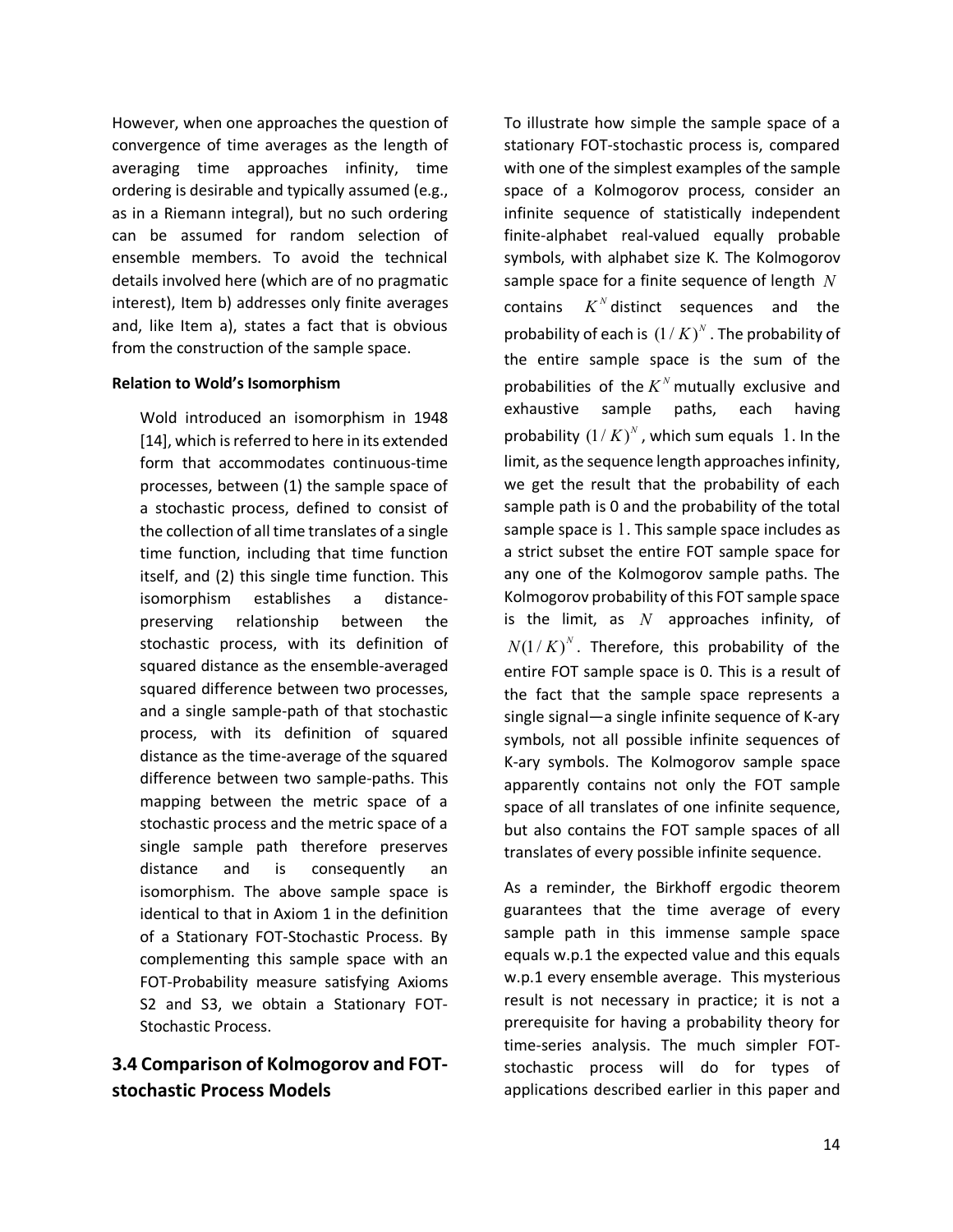further in the Results section, and this means that the entire stochastic process concept can be discarded for these types of applications and replaced with a single signal and its FOTprobability model. Sample spaces are then irrelevant. The cost of abandoning the Kolmogorov stochastic process model is that the FOT-probability measure is not sigma-additive, and the corresponding FOT-expectation operation is not sigma-linear. However, the utility of these sigma properties exists only when performing calculations involving infinitely many subsets of the sample space or sums of infinitely many functions of the process. Moreover, to benefit from these properties, *one must verify that a specified probability measure does indeed exhibit these assumed properties*. This is rarely done in practice, except when well-known probability measures, like the Gaussian, which have already been verified, are adopted. But there are no models for manmade communications signals in use that are Gaussian and the same is apparently true for models of naturally occurring biomedical signal.

Another way to compare these two models of stochastic processes is as follows. Consider, as an example, a Bernoulli sequence with parameter p = 0.3. This is a sequence of statistically independent binary random variables with values of 0 and 1 having probabilities of 0.3 and 0.7, respectively. A sample path for the Kolmogorov model is denoted by  $x(n, \omega)$ , where *n* is integer-valued and  $\omega$  also need only take on a countable infinity of values, and can therefore be taken to be integer valued. The values this function of two integer variables can take on are 0 and 1. The specification of the actual 2-dim array of 0's and 1's is such that every possible sequence of 1's and 0's is included once and only once. So, the specification of the sample space is simply exhaustive. But there is a specification of a probability measure for this function of  $\omega$  for subsets of values of  $t$ . The measure tells us the limit, as the number of

randomly selected values of  $\omega$  approaches infinity, of the relative frequency of 0's and 1's that will occur as outcomes. This probability measure is like a magic hand that guides the selection of experimental outcomes so that 1's are selected in 0.7% of the experiments and 0's are selected in 0.3% of the outcomes. And, for example, the pair of adjacent outcomes of 0 followed by 1 are selected in  $(0.7)(0.3) = 0.21\%$ of the outcomes. There is an inherent abstractness here, which I call a *magic hand.* It cannot in general be made concrete or given a concrete interpretation. And it is not a property of the sample space.

It should be clarified here that the strong law of large numbers [9] establishes that averages over ensembles of random samples converge to expected values w.p.1 *not because of replication* in the sample space, but rather because of the magic hand. Replications of entire sample paths occurring with non-zero probability are disallowed in the Kolmogorov model, as they are in the FOT model; however, for any finite set of time samples, the same finite set of sample path values can occur in infinitely many distinct sample paths all of which differ in at least some of the values at other time points. But the numbers of these partial replicas are determined by nothing more than combinatorics. The relative frequency of occurrence in random samples of sets of process values at subsets of time points is determined by only the *magic hand*. This fact is often not recognized in the literature. For example, even the classic book by Middleton [11, Sec. 1.3] includes attempts at explaining the convergence of ensemble averages to expected values in terms of replications of sample paths in the sample space. Similarly, for the sample space defining the FOTstochastic process (e.g., continuous time), replications like

 ${x(t - \omega_1); t \in R} = {x(t - \omega_2); t \in R}, \omega_1 \neq \omega_2,$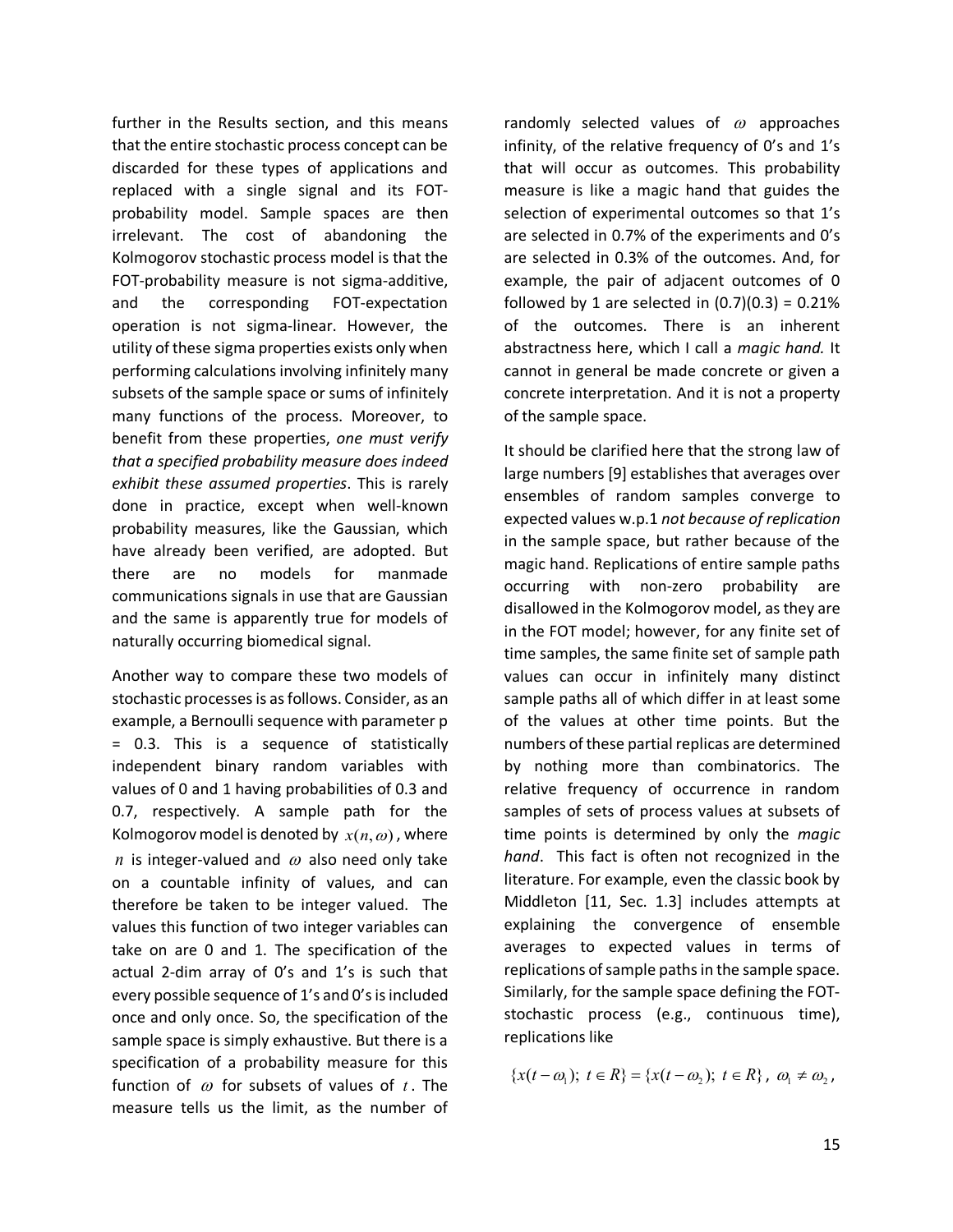are disallowed (Axiom S1) because they do not produce what we think of as random functions since they imply  $x(t)$  is simply periodic with period =  $|\omega_1 - \omega_2|$ .

In contrast to the Kolmogorov sample space for the Bernoulli process, a sample path for the corresponding FOT-stochastic process is given by (with some abuse of notation)  $\{x(n, \omega); n, \omega \in Z\} = \{x(n - \omega); n, \omega \in Z\}$  and this function  $x(n)$  takes on values of 0 and 1. Given a single sample path  $x(n)$  on the integers, we have a full but non-exhaustive specification of  $x(n, \omega)$  throughout the entire sample space (2 dim array). Because of this, there is no need for a magic hand. We can derive the probability measure by simply calculating (in principle, at least) the limit of the relative frequencies of 1's in  $x(n)$ . Any statistical dependence of these binary variables in the sequence also can (in principle, at least) be calculated from joint FOTprobabilities. Work on designing sequences that exhibit specified relative frequencies can be found in the early literature (cf. references in [22]).

The above discussion illustrates that the details and level of abstraction of the Kolmogorov stochastic process model are often not observed in applied theoretical work in statistical signal processing. Consequently, there is little pragmatic justification for continuing to hang on to the baggage (abstraction) that comes with this standard model, when we have the much simpler and more concrete alternative, the FOTprobability model for single signals.

# **3.5 Definition of** *Cyclostationary FOT-Stochastic Process*

**Axiom CS1**: The *Sample Space* of the *Cyclostationary FOT-Stochastic Process with Period T* is comprised of all the time translates, by integer multiples of the

period, of a single relatively measurable discrete- or continuous-time sample path, *x* , subject to the constraint that replications are disallowed (no two sample paths can be identical):

$$
\Omega_d = \{ \{ x_{n \text{--} \omega \tau}; n \in Z \}; \omega \in Z \},
$$
  

$$
\Omega_c = \{ \{ x(t - \omega T); t \in R \}; \omega \in Z \}
$$

The period *T* can be any real number for continuous-time processes but must be an integer for discrete-time processes.

**Axiom CS2**: The probability of any relatively measurable subset of elements from the sample space index set *R* or *Z* , called an *event*, is the value of the relative measure of that set.

**Axiom CS3**: The FOT-CDF of any relatively measurable discrete- or continuous-time function,  $f[x](t)$  or  $f[x]_n$ , which is jointly relatively measurable, for *m* real-valued time points  $\{t_1, t_2, t_3, ..., t_m\}$  or *m* integervalued time points  $\{n_1, n_2, n_3, ..., n_m\}$ , of the *Cyclostationary FOT-Stochastic Process*  $x(t)$ or  $x_{n}$ , with *Period*  $T$ , is the relative measure of the event set

 $\mathcal{L}_{m}^{c} \triangleq {\boldsymbol{\omega}} \in Z; f[x](t_1 - \omega T) \leq \xi_1,$  $f[x](t_2 - \omega T) \leq \xi_2, ..., f[x](t_m - \omega T) \leq \xi_m$  $E_{m}^{c} \triangleq {\omega \in Z; f[x](t_{1} - \omega T) \leq \xi_{1}}$ or

$$
E_m^d \triangleq \{ \omega \in Z; f[x]_{n_1 - \omega} \le \xi_1, f[x]_{n_2 - \omega} \le \xi_2, ..., f[x]_{n_m - \omega} \le \xi_m \}
$$

for all real-valued m-tuples  $\{\xi_1, \xi_2, \xi_3, ..., \xi_m\}$ , and all these FOT-CDFs are periodic functions of time: If  $\{t_1, t_2, t_3, ..., t_m\}$  is replaced with  $\{t_1 + T, t_2 + T, t_3 + T, ..., t_m + T\}$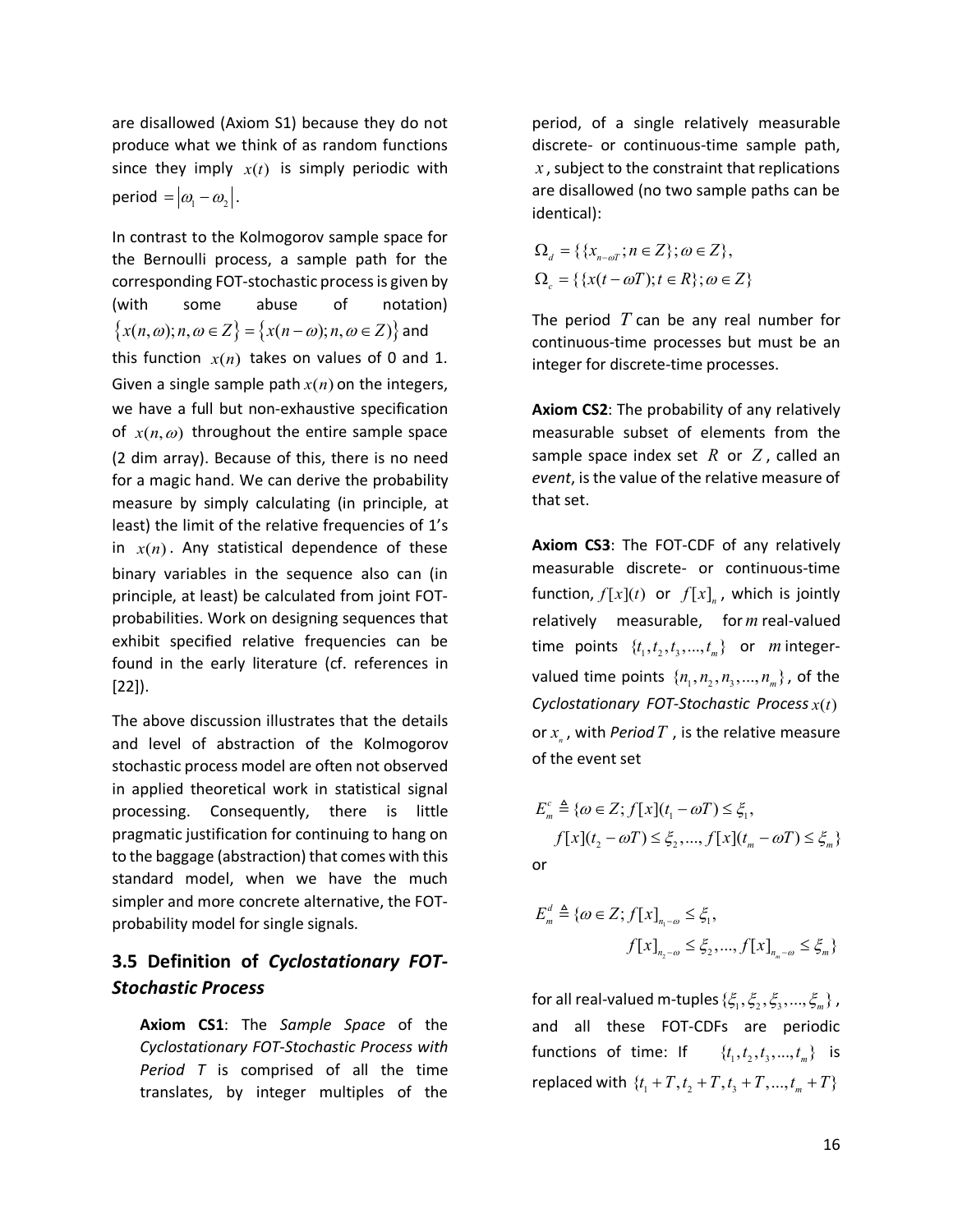or, if  $\{n_1, n_2, n_3, ..., n_m\}$  is replaced with  ${n_1+T, n_2+T, n_3+T, ..., n_m+T}$ , the FOT-CDF remains unchanged.

It follows from Axiom CS3 that the first-order FOT-CDF for a continuous-time cyclostationary FOT process is given explicitly by the formula

$$
F_{x,T}(\xi, t) \triangleq \mu_R(\{n \in Z : x(t - nT) \leq \xi\})
$$
  
= 
$$
\lim_{N \to \infty} \frac{1}{2N + 1} \#(\{n \in [n_0 - N, n_0 + N] : x(t - nT) \leq \xi\})
$$
  
= 
$$
\lim_{N \to \infty} \frac{1}{2N + 1} \sum_{n = n_0 - N}^{n_0 + N} \mathbf{u}(\xi - x(t - nT))
$$

for all real  $t$  and  $\xi$ , and similarly for higherorder FOT-CDFs; and the first order FOT-CDF for a discrete-time FOT process is given explicitly by the formula

$$
F_{x,T}(\xi, n) \triangleq \mu_R(\{n \in \mathbb{Z} : x_{k-nT} \leq \xi\})
$$
  
= 
$$
\lim_{N \to \infty} \frac{1}{2N+1} \#(\{n \in [n_0 - N, n_0 + N] : x_{k-nT} \leq \xi\})
$$
  
= 
$$
\lim_{N \to \infty} \frac{1}{2N+1} \sum_{n=n_0 - N}^{n_0 + N} \mathbf{u}(\xi - x_{k-nT})
$$

for all real ξ and all integer *n* . In contrast to the periodicity of these FOT-CDFs, the FOT-CDFs for a stationary FOT-stochastic process remain unchanged for *all* real-valued or integer-valued *T*. They are periodic with every period and are therefore time-invariant.

Note: The constraint in Axiom CS1 that disallows replications in the sample space also disallows periodic signals, which are a degenerate case of cyclostationary signals. A viable alternative is to remove this constraint.

For this FOT-stochastic process, any one of the translates,  $\{x(t - \omega T): t \in R\}$  for any particular  $\omega \in Z$  or  $\{x_{n-m}: n \in Z\}$  for any particular

 $\omega \in Z$ , can be taken as the *Sample Space Generator*. Observe that, whereas the sample space for the stationary FOT process is uncountably infinite for continuous time, it is only countable infinite for the continuous-time cyclostationary FOT process.

Although not immediately obvious, a single sample-space generator (a single signal) can, in general, generate a stationary FOT process or a cyclostationary FOT process with any one of multiple incommensurate periods. If the single signal exhibits no cyclostationarity, all the FOT-CDFs will be time-invariant and identical. If the single signal exhibits only one period, then its cyclostationary FOT-CDF will be periodic, not time-invariant and it will therefore be distinct from the stationary FOT-CDF. And if the single signal exhibits two incommensurate periods, the sample space generator can generate a time invariant FOT-CDF and two distinct periodic FOT-CDFs, by using different sets of translation amounts. And so on. For the five example signal models specified above, we have the following results for the distinct FOT-CDFs that can be produced from each signal.

**Example 1:**  $x_i(t)$  has stationary FOT-CDF and one cyclostationary FOT-CDF with period  $T = T_1$ 

**Example 2:**  $x_2(t)$  has stationary FOT-CDF and one cyclostationary FOT-CDF with period  $T = 1/2f$ ,

**Example 3**:  $x_3(t)$  has stationary FOT-CDF and multiple cyclostationary FOT-CDFs with periods  $T^{(j)} = 1/(2f_3 + j/T_3)$  for possibly all integers *j*, assuming that  $f<sub>2</sub>$  and  $1/T<sub>3</sub>$  are incommensurate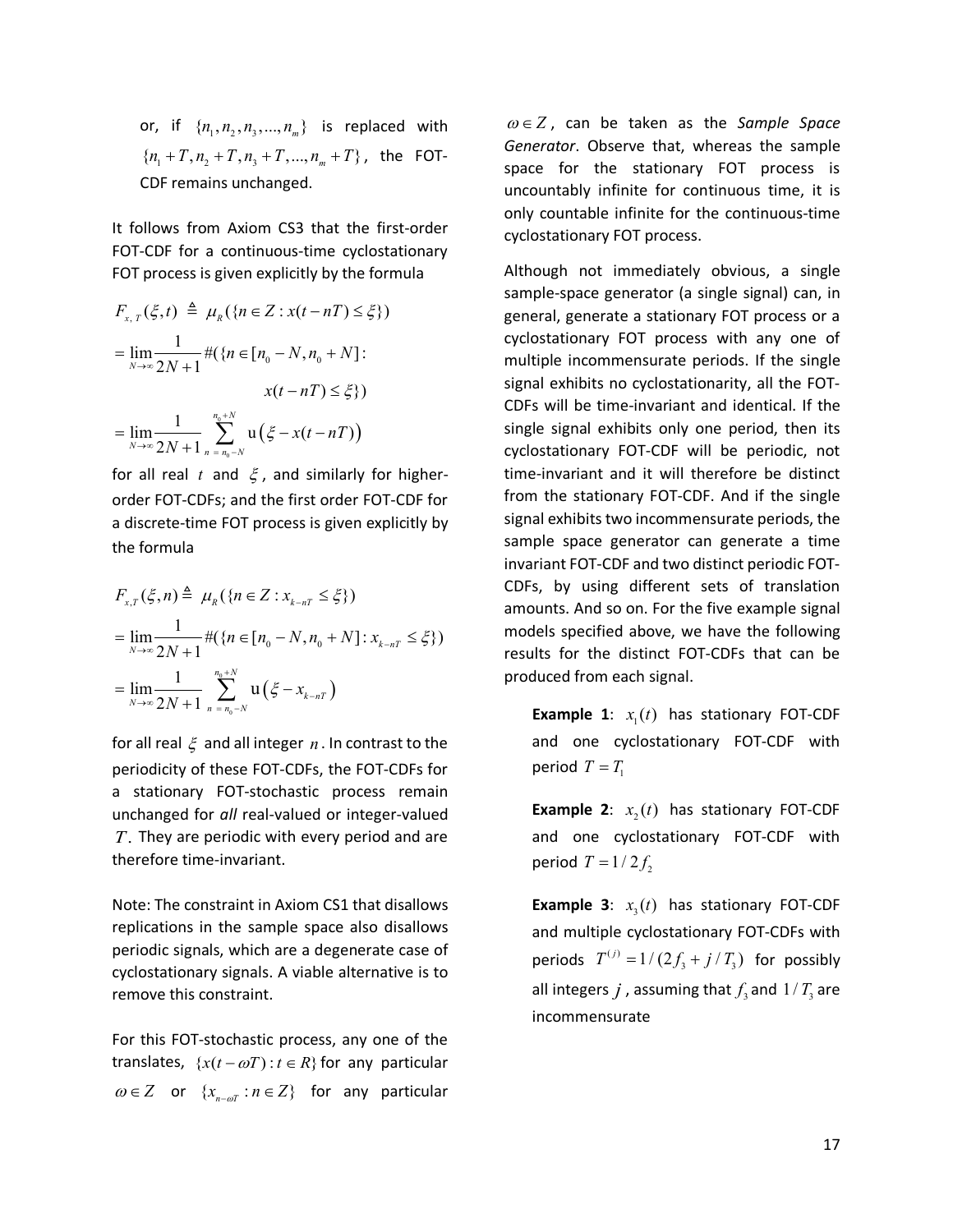**Example 4:**  $x_1(t)$  has stationary FOT-CDF and one cyclostationary FOT-CDF with period  $T = 1/2 f_4$ 

**Example 5**:  $x<sub>s</sub>(t)$  has stationary FOT-CDF and multiple cyclostationary FOT-CDFs with periods  $T^{(j)} = 1/(nf_2 + mf_3)$  for possibly all pairs of integers  $(n, m)$  (except those for which  $(n_2, m_2) = (kn_1, km_1)$  for any integer *k*) if  $f_2$  and  $f_3$  are incommensurate; otherwise just one cyclostationary FOT-CDF with period  $T = 1/ nf_2 = 1/ mf_3$  for the smallest pair of integers *n*, *m* for which this equality holds.

#### **Cyclostationary FOT Cycloergodic Theorem:**

- a) Every Cyclostationary FOT-Stochastic Process is *Strongly Cycloergodic*, by construction, meaning the infinite time averages, with cyclostationarity period *T* , of relatively measurable functions of the process exist and are independent of the particular sample paths selected and are equal to the time-periodic expected values of those functions obtained using the FOT-CDF or FOT-PDF.
- b) Every Finite-Ensemble Average of every function of a Cyclostationary FOT-Stochastic Process is identical to a Finite-Time Periodic Average of that function.

The validity of this theorem follows directly from the defining Axioms. It is noted here that ensemble averages are typically conceived of as being performed on randomly selected ensemble members, which do not occur in any ordered fashion. In contrast, time averages are typically performed on time-ordered time samples or time translates. Item b) in this theorem does not assume any ordering. However, when one approaches the question of

convergence of time averages as the length of averaging time approaches infinity, time ordering is desirable and typically assumed, but no such ordering can be assumed for random selection of ensemble members. To avoid the technical details involved here (which are of no pragmatic interest), Item b) addresses only finite averages and, like Item a), states a fact that is obvious from the construction of the sample space.

# **3.6 The FOT-Probability Model for Almost Cyclostationary Processes**

The approach taken here consists of starting with the *concept* of a standard CDF defined by the expected value of an indicator function as normally done for Kolmogorov processes, and then using the well-known Fourier decomposition of an almost periodic function into a sum of sinusoidal components, with one component for each of all the sine-wave frequencies exhibited by the process. However, there is no need to assume a Kolmogorov stochastic process model, in particular; this would introduce major unnecessary abstraction and complexity. We consider the CDF

$$
F_X(\xi, t) \triangleq E\{\mathbf{u}(\xi - X(t))\}
$$
  
= 
$$
\sum_{\alpha} F_X^{\alpha}(\xi) \exp[i2\pi\alpha t] + \Theta_X(t)
$$

where the expectation operation  $E\{\cdot\}$  is nothing more than a notion and where

$$
F_{X}^{\alpha}(\xi) = \lim_{U \to \infty} \frac{1}{U} \int_{-U/2}^{U/2} F_{X}(\xi, t) \exp[-i2\pi\alpha t] dt
$$
  
= 
$$
\lim_{U \to \infty} \frac{1}{U} \int_{-U/2}^{U/2} E\{u(\xi - X(t))\} \exp[-i2\pi\alpha t] dt
$$

and  $\Theta_X(t)$  represents any non-cyclic nonstationarity that might be present in the process model, meaning

$$
\lim_{U\to\infty}\frac{1}{U}\int_{-U/2}^{U/2}\Theta_X(t)\exp[-i2\pi\alpha t]dt=0
$$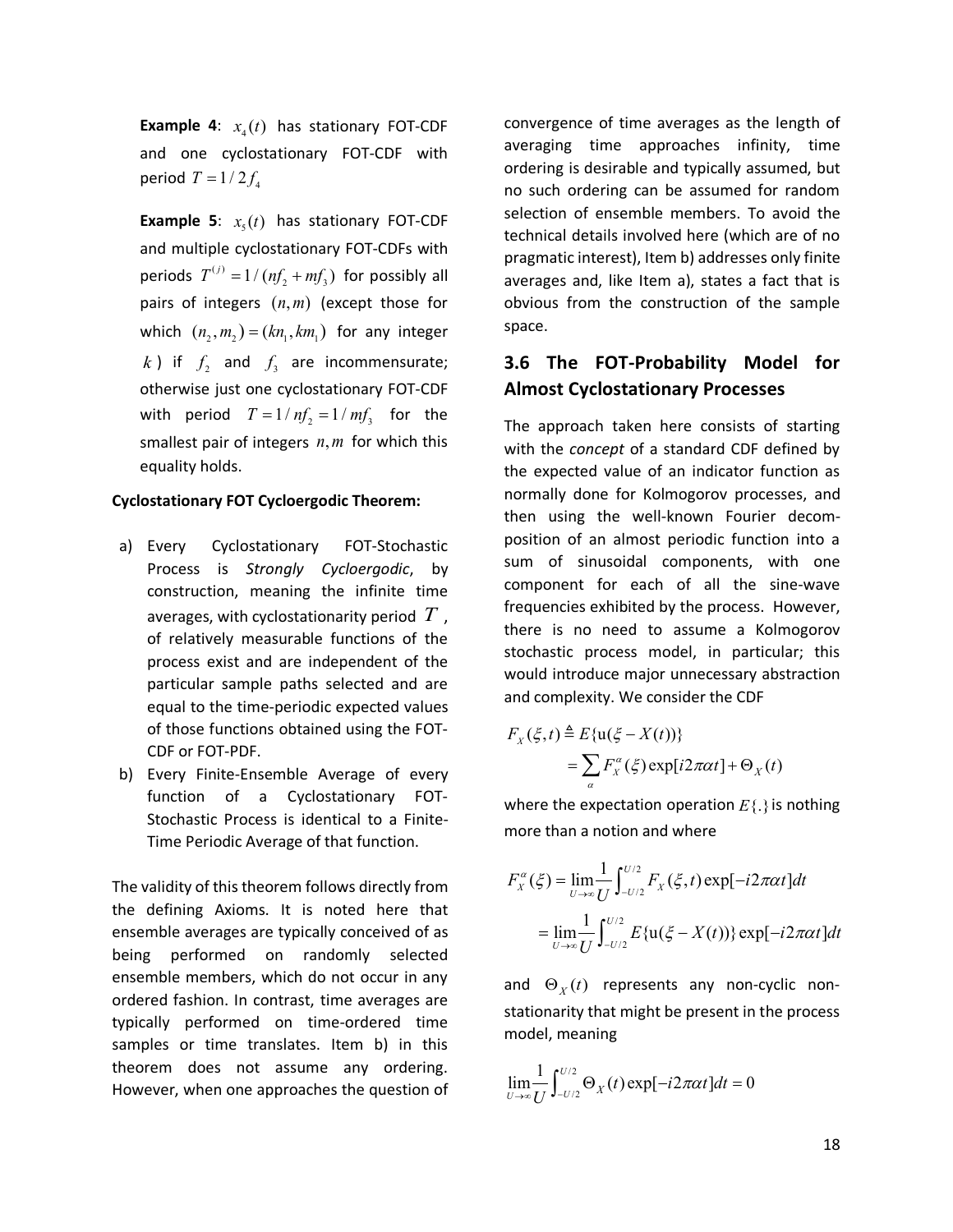for all  $\alpha$ . For our purposes, we assume  $\Theta_{\rm v}(t) = 0$ . Then, as a final step, the unspecified expectation operation is removed to obtain the following definition in terms of a single sample path:

$$
F_x^{\alpha}(\xi) = \lim_{U \to \infty} \frac{1}{U} \int_{-U/2}^{U/2} \mathbf{u}(\xi - x(t)) \exp[-i2\pi\alpha t] dt.
$$

The almost periodically time-varying CDF is then given by

$$
F_{x}(\xi,t)\triangleq\sum_{\alpha}F_{x}^{\alpha}(\xi)\exp[i2\pi\alpha t].
$$

The reader must be careful to distinguish between capital *X* , which represents a stochastic process, and lower case  $x$ , which represents a single sample path, or simply a single signal, such as one specified formulaically, as in Examples  $1 - 5$ .

It has been shown, in several distinct ways [4], [5], [8], that the above definition of an FOT-CDF is indeed a valid cumulative probability distribution function. The Fourier components  $F_{x}^{\alpha}(\xi)$  of the FOT-CDF are called the *cyclic CDFs* [4], although they are not actually CDFs for  $\alpha \neq 0$ ; they are a generalization to complexvalued distribution functions. But this doesn't matter if their combination in the formula for  $F_{\alpha}(\xi, t)$  is indeed a valid FOT-CDF. In fact, this is true for various choices of values of  $\alpha$  to include in the Fourier series formula. This includes the choice of only  $\alpha = 0$ , and it includes the choice of all harmonics of  $\alpha = 1/T$  for each incommensurate period *T* chosen, although the periods chosen are arbitrary. For every non-zero value of  $\alpha$  chosen, its negative must also be chosen, but this is apparently not sufficient. It is conceivable that not all harmonics for each chosen period must be included. This would certainly be true if the cyclic CDFs for some of the harmonics were zero; but this may not be possible and is considered unlikely because of the infinity of step discontinuities in the function  $u(\xi - x(t))$ . Research on this topic is ongoing. In any case, the above-listed allowable choices illustrate that a multiplicity of FOT-CDF models for a single signal is possible.

Even though the formula for calculating the cyclic FOT-probability models does not directly use actual FOT calculations—it uses the modified relative measure that includes sinusoidal weighting—it is identical to an actual FOT calculation, according to the *synchronized averaging identity* [4]:

$$
F_x(\xi, t) \triangleq \sum_{\alpha} F_x^{\alpha}(\xi) \exp[i2\pi\alpha t]
$$
  
=  $F_x^0(\xi)$   
+  $\sum_{j \in Z} \left\{ \sum_{k \in Z} \left( F_x^{k/T_j}(\xi) \exp[i2\pi(k/T_j)t] - F_x^0(\xi) \right) \right\}$   
=  $F_x^0(\xi) + \sum_{j \in Z} \left\{ F_{x,T_j}(\xi, t) - F_x^0(\xi) \right\}$ 

where  $F_x^0(\xi)$  (defined in Sec 3.3) and  $F_{x,T_{j}}(\xi,t)$ (defined in Sec 3.5) are FOT-stationary and FOTcyclostationary CDFs, respectively. In this formula for the FOT-CDF of an almost cyclostationary time series,  $\{T_i\}$  represents the set of periods of the possibly countably infinite number of periodic components of the almost periodic FOT-CDF. When this set is finite, the time series is said to be *Poly-Cyclostationary*.

This completes the specification of an *Almost Cyclostationary FOT-Probability Model* for single signals. It is very flexible, involves no weird stochastic process abstractions like the *magic hand* referred to above, and is compatible with both the commonly used formulaic signal models and purely empirical data. That is, when all one has is empirical data—a single signal with possibly no information upon which to base a formulaic signal model, the Fourier components in the CDF formula can still be calculated directly from the data by using the above formula with the limit operation removed (as justified in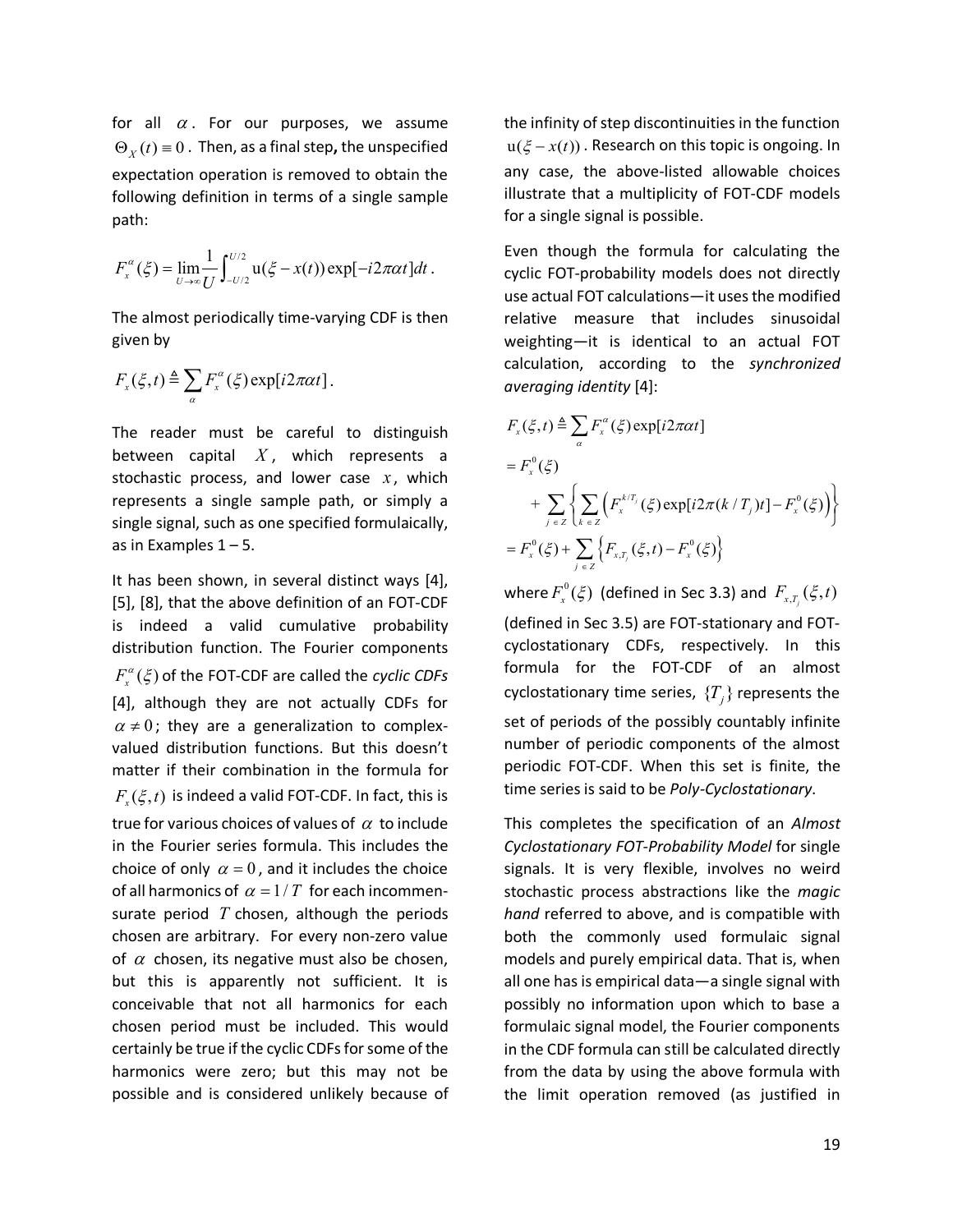subsequent sections). This still produces a valid CDF from the Fourier series formula. In this case, there is no formulaic signal model from which to identify the periods whose harmonics frequencies are to be used for  $\alpha$ ; however, there may be information from the physical source of the data that can be used to hypothesize cycle frequency values. Otherwise, an exhaustive search over all feasible values of  $\alpha$  must be performed using a significance test of some sort on each calculated cyclic CDF.

# **3.7 Cycloergodicity for Multiple Incommensurate Periods**

Many communications signals with sample paths specified formulaically exhibit cyclostationarity with multiple incommensurate periods (they are *poly-cyclostationary* or *almost cyclostationary*, but not purely cyclostationary or purely stationary) and, as shown by Boyles and Gardner in 1983 [15], they can be tested for what is here called *Sinusoidal Ergodicity* (SE). This means some such processes can exhibit the strong sinusoidal ergodic properties required to support the commonly assumed convergence of estimates of sinusoidal components (which are typically called *cyclic components*) of their almost-periodically time-varying probabilistic parameters, such as cyclic autocorrelations and cyclic spectral densities (also called spectral correlation functions). However, *these processes cannot be included in the traditional ergodic theory stemming from Birkhoff's work or its extension to the cycloergodic theory of cyclostationary processes of Boyes and Gardner.*  This is mathematically proved in [15] and illustrated with the example of a Bernoulli process with a periodically time-varying probability of success having its period incommensurate with the sampling-time increment. What has essentially invariably been done since the introduction of almost cyclostationary processes in 1978 [26] is to specify such processes in a formulaic manner

(e.g., Examples 3 and 5 above) and to then invoke a strong cycloergodic hypothesis, sometimes based on the demonstration of a much weaker form of cycloergodicity, such as cycloergodicity in the mean square sense. But we are now going to go beyond this.

The sample spaces for the cyclostationary FOTstochastic processes reveal why *there cannot exist a single FOT-stochastic process with morethan-one incommensurate period*: A single sample space cannot consist of only translates of one period if it also consists of only translates of another incommensurate period*.* What one must therefore do with the FOT model introduced in Section 3.6 is to introduce a unique sample space for each and every incommensurate period of cyclostationarity of interest for a single record of data or a single formulaic model. However, this is just a conceptual aid. For operational purposes, all one needs is the formula for almost cyclostationary CDFs given in Section 3.6 and the method presented in Section 3.5 for calculating cyclostationary CDFs for each period. This calculation can be empirical, using a record of observed data, or it can be performed mathematically using a formulaic specification of the time series. This, in turn, provides insight into how to generalize Birkhoff's ergodic theorem to accommodate almost cyclo-stationary processes of the Kolmogorov type, as explained next.

But first, let us sum up the situation for formulaic FOT-Probability models for almost cyclostationary time series. The deterministic periodicity with multiple periods combined in a sample-path formula, such as those in Examples 1 – 5, with stationary FOT time-series components, provides the basis for constructing the CDFs or PDFs from FOT calculations using the time-series model. Nonlinear functions of a time series whose sample-path formula contains multiple periodicities contain in general not only harmonics not originally present, of the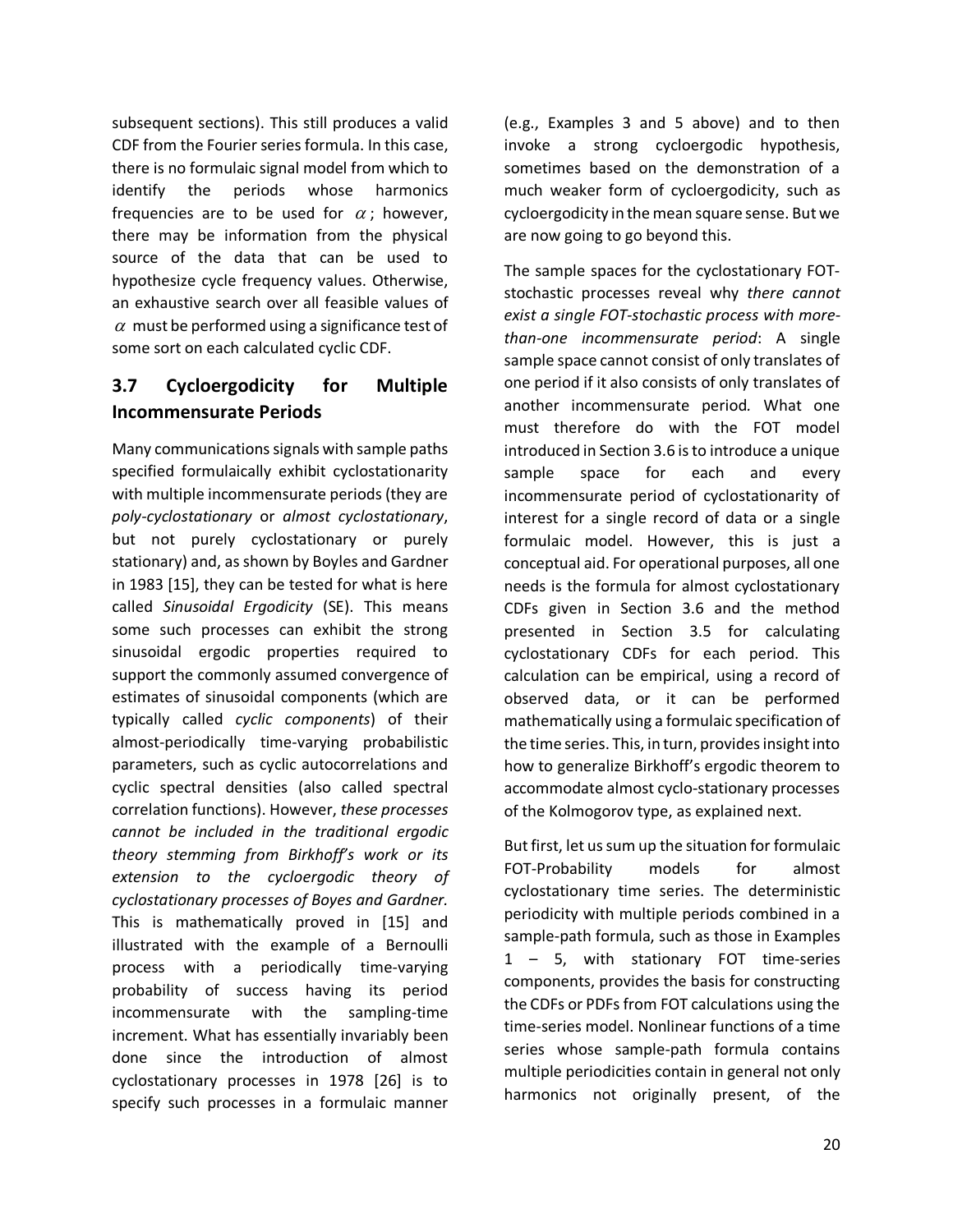fundamental frequencies originally present, but also linear combinations with integer-valued coefficients, of all these harmonics. Consequently, in constructing the CDFs for such a time series, it must be assumed at the outset that the CDFs will contain sinusoidally timevarying components with all these various mixed frequencies.

### **How to Generalize Birkhoff's Ergodic Theorem for Continuous-Time Almost Cyclostationary Kolmogorov Stochastic Processes**

The content of this section does not contribute to the primary objective of this article, but it does follow easily from the concepts introduced in the previous section and it does provide a genuine generalization of ergodic theory of stationary and cyclostationary processes to polycyclostationary and almost cyclostationary Kolmogorov stochastic processes. *Strong Cycloergodic theory of Kolmogorov stochastic Processes*, which extends and generalizes existing ergodic theory, is developed in (Boyles and Gardner 1983), where it is shown that sinusoidal and periodic components of timevarying probabilistic parameters can be consistently estimated w.p.1 from time averages on one sample path. It is also established that a strong theory of cycloergodicity inclusive enough to cover all applications of practical interest had, at that time, not yet be shown to exist. Moreover, it is shown that such a theory cannot presuppose the existence of a dominating stationary measure, as does the theory presented therein. Nevertheless, it would appear that it can be argued that because a continuous-time cyclostationary process can be characterized as a discrete-time vector-valued (or function-valued) stationary process, Birkhoff's Ergodic Theorem (Birkhoff 1931) for scalar-valued discrete-time stationary processes, if generalized to vector-valued processes, leads to a completely analogous cycloergodic theorem for continuous-time cyclostationary processes.

The vector (or function), at any discrete time equal to an integer multiple of the period of cyclostationarity, consists of the infinite set of process values over the period between that discrete time and the previous discrete time.

Furthermore, it is shown in (Gray 2009, Chap. 7, and refs. therein) that Birkhoff's ergodic theorem has been extended from stationary to asymptotically-mean stationary (AMS) discretetime processes. This extension guarantees the existence of consistent estimators for the discrete-time averages of time-varying probabilistic parameters, such as probability density functions. Because almost-cyclostationary (ACS) discrete-time processes are AMS, this extended theorem applies to discretetime ACS processes (and the same might well be true for continuous-time ACS processes after discrete-time sampling) but it does not apply directly to estimation of the sinusoidal and periodic components of almost-periodically time-varying probabilistic parameters.

Nevertheless, (Gray 2009, Chap. 7) does discuss ergodicity of *N* -stationary discrete-time processes, which are *N* -dimensional vectorvalued representations for discrete-time cyclostationary processes with period *N* . Furthermore, the discrete-time infinite-dimensional vector-valued process described above that represents a continuous-time scalar-valued process is AMS if that continuous-time process is ACS (which includes, as special cases, polycyclostationary, cyclostationary, and stationary processes).

Consequently, for any selected period of a continuous-time ACS process, one can form a discrete time vector-valued AMS process as explained above. Then the time average of a probabilistic parameter of this vector-valued process will equal the periodic component of probabilistic parameter of the original ACS process. In this way any periodic component for any real-valued period *T* of the almost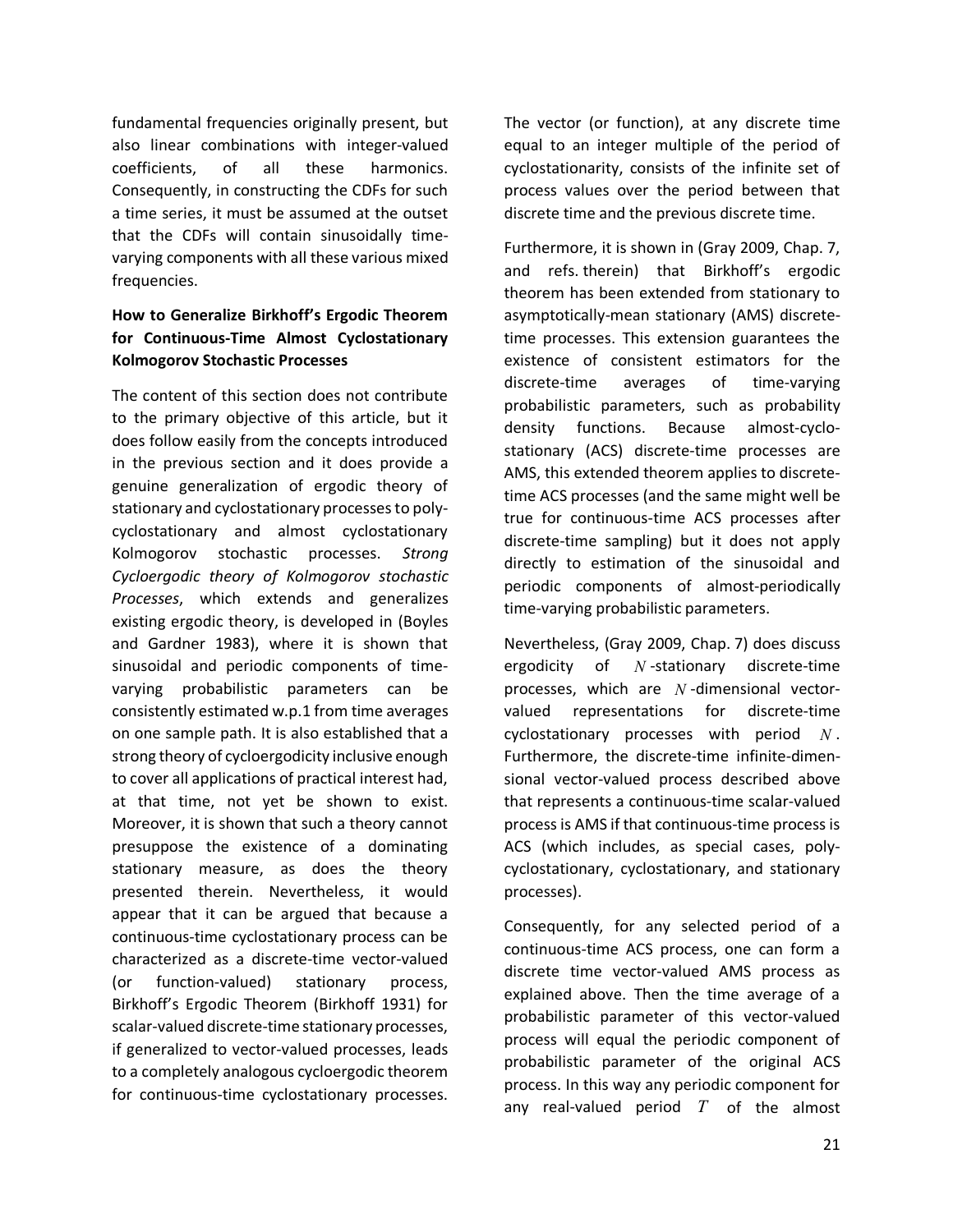periodically time-varying probabilistic parameters of the original scalar-valued continuoustime ACS process can be guaranteed to be consistently estimable by applying the proposed ergodic theorem to the infinite-dimensional vector-valued discrete-time AMS process.

It follows that the discrete-time AMS version of the Birkhoff ergodic theorem can be extended / generalized to accommodate cycloergodicity for continuous-time ACS processes by requiring that the ergodicity condition for discrete-time AMS processes be satisfied by the vector-valued representation for each and every period *T* of the continuous-time process. In addition, there appears to be a partially cycloergodic version of this proposed theorem that requires the ergodicity condition for some but not all periods be satisfied.

This leaves one class of ACS processes for which a cycloergodic theorem remains to be proposed, and this is the class of discrete-time processes having measures that possess non-zero sinusoidal components with sine-wave frequencies that are incommensurate with the time-sampling rate. Some such processes do indeed allow for consistent estimation of such sinusoidal components, but others do not. A necessary and sufficient condition for consistent estimation has apparently not yet been proposed but the Author expects one to be discovered by following ideas in the present paper

# **3.8 Purely Empirical FOT-Probability Models for Regular Cyclicity**

We can obtain finite-data probability models by using the FOT-CDF formula in Section 3.6, but without taking the limit as the averaging time approaches infinity, and still get CDFs that are exactly constant (using only  $\alpha = 0$ ) or periodic (using  $\alpha = 0$  and  $\alpha = kT$  and  $\alpha = -kT$  for  $k = 1, 2, \ldots, K$ ) or poly-periodic (using  $\alpha = 0$ and  $\alpha = kT$  and  $\alpha = -kT$  for  $k = 1, 2, \dots, K$ 

and any finite set of incommensurate realvalued periods *T* ). We consider here only finite numbers of cycle frequencies since calculation involving an infinite number cannot be purely empirical. However, it appears from recent unpublished work by Napolitano and coworkers that omission of cycle frequencies for which the cyclic components are not identically zero renders the formula for the CDF only approximate. Such approximations do not necessarily retain the characteristic properties of valid CDFs.

Nevertheless, it is expected that the approach with finite *K* can produce accurate approximations with sufficiently large but finite values of *K* . Moreover, by recognizing that the above CDF formula can be used for all time *t* , even though it is calculated from only a finite interval *U* of time, we see that these purely empirical models are not just approximately constant or periodic or poly-periodic, they are exactly so.

More generally, the program of calculation for any probabilistic parameters, such as joint moments, using a finite segment of data  $x(t)$ , is that everywhere the data occurs, in the infiniteinterval formula for the parameter of interest [4], for some function of the data that is of interest, such as a lag product, the time support of that data is windowed to the finite observation interval, just like what is done in the conventional correlogram & cyclic correlogram, and periodogram & cyclic periodogram [4]. Then the time-invariant Fourier coefficient of the sinusoidal component, with frequency  $\alpha$ , of the function of the time series over the finite observation window is extracted and multiplied by  $\exp[i2\pi \alpha t]$  (with t extending over the reals) in the usual manner, but without the limit as integration time approaches infinity. These components when added together for all detected or selected cycle frequencies comprise an almost periodic function over all time and,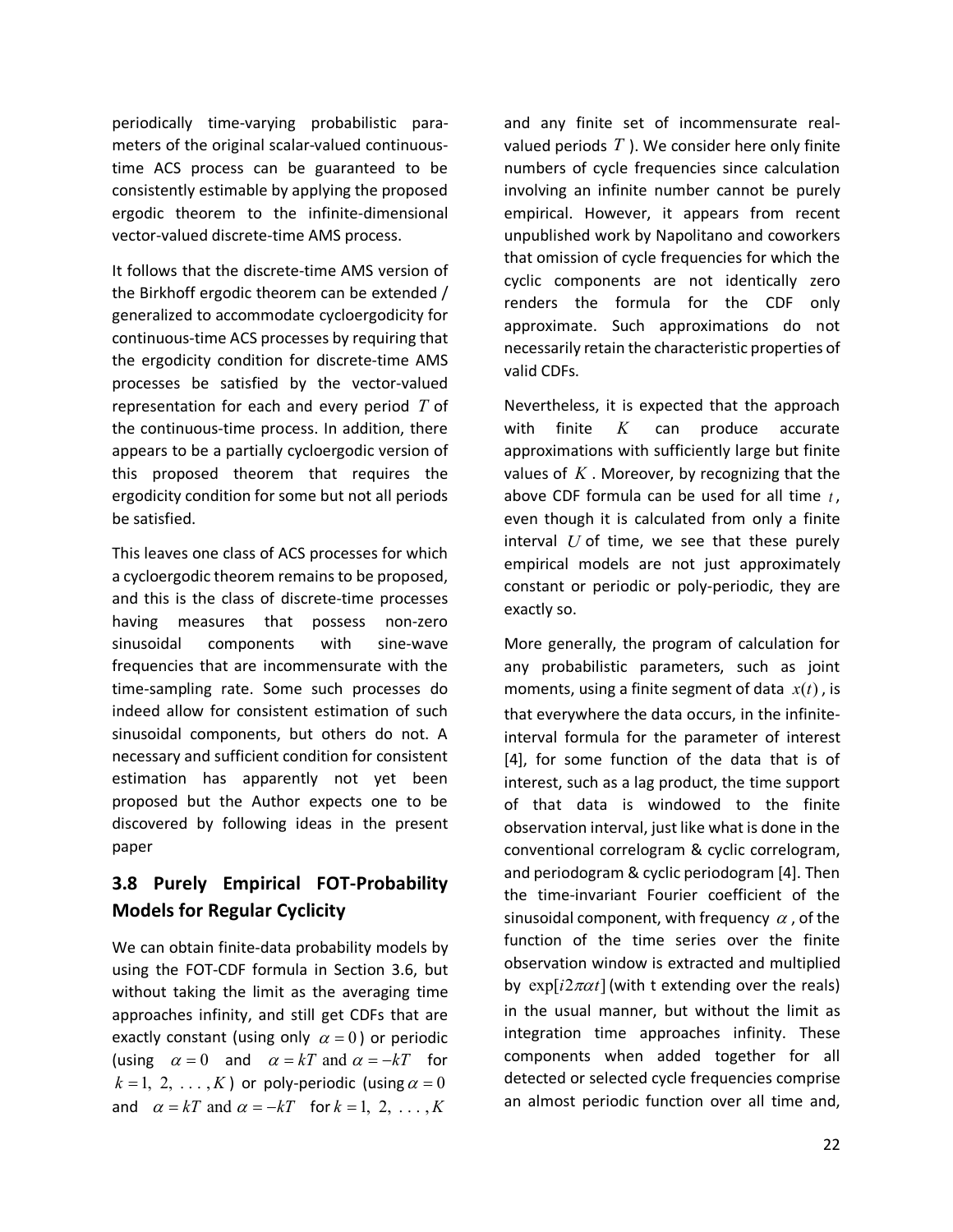when restricted to the finite time support of the function of the data, comprise an approximation to that function. The approximation is not a least-squares fit because the sinewave components are not mutually orthogonal except over the entire real line unless their frequencies are commensurate. It also does not equal the limit almost periodic component, but it would hypothetically converge to it as the observation time approaches infinity, provided that the function is relatively measurable. But the theory does not use the limit together with conditions for or assumptions of convergence of the probability of events. It simply uses the finite time statistics (approximate Fourier components) that are artificially extended over all time. These extracted almost periodic representations can be used just as they are used in the limit theory and can be calculated from either a finite-time record of  $x(t)$  or an explicit mathematical model of  $x(t)$ . The data windowing used does not affect the theoretical equality of these two calculations provided that the data record is producible from the mathematical model, except for the difference between the values of the random elements in the mathematical model and the actual values of those elements in the record of data, such as the amplitude sequence in an amplitude modulated periodic pulse-train signal. The link here, which replaces the ergodic theorem, is the assumption that the single data record is indeed a segment of one translate of a single time series and that the functions of this time series that are of interest are relatively measurable. This then enables a standard type of argument that agreement between the two methods of calculation (finite-time and infinite-time averaging) can be made as close as desired by using a long-enough finite-segment of data [7].

All the usual tools still apply. For example, the proof of the central limit theorem for FOTprobability [24] is applicable to the theory for

finite records by simply arguing that for any arbitrarily small error, epsilon, in equality between the limit quantity (Gaussian distribution) and the measured quantity, one can in principle chose a finite record length that is long enough to achieve an error size not exceeding epsilon.

There's nothing here of any technical sophistication. The novelty is in recognizing that finite-time FOT models that are precisely stationary or poly-cyclostationary can be constructed from a finite record of data, and these models can be used for all the usual probability calculations to within some finite precision determined by the length of the data segment and particular cycle frequencies used. The sensitivity of the precision to the numbers of harmonics of each fundamental frequency that are used increases as the degree of nonlinearity of the function of the data increases. A lag product, for example, has a low degree of nonlinearity, but the step discontinuities of the indicator function used to calculate CDFs results in a high degree of nonlinearity. Much research remains to be done on methods for calculating approximate poly-cyclostationary CDFs

In the Fourier-coefficient formulas for the function (of the data) of interest, the timeshifted finite segments of data will force the integrand to be zero outside of a subinterval defined by the intersection of the timetranslated finite-segment support intervals and the integration interval. Assuming all time-shifts of interest are much smaller than the segment length, this approach is acceptable. But it will window the *n*-dimspace of *n* time shifts. Assuming desired spectral resolution width in any spectral parameters (PSD, SCF, etc.) is larger than the reciprocal of the smallest value,  $U - \max\left\{ |t_i - t_j| \right\}$ , for data-segment length *U*, the achieved spectral resolution can be acceptable. Ideally, we'd like this smallest value to be much larger than the coherence length of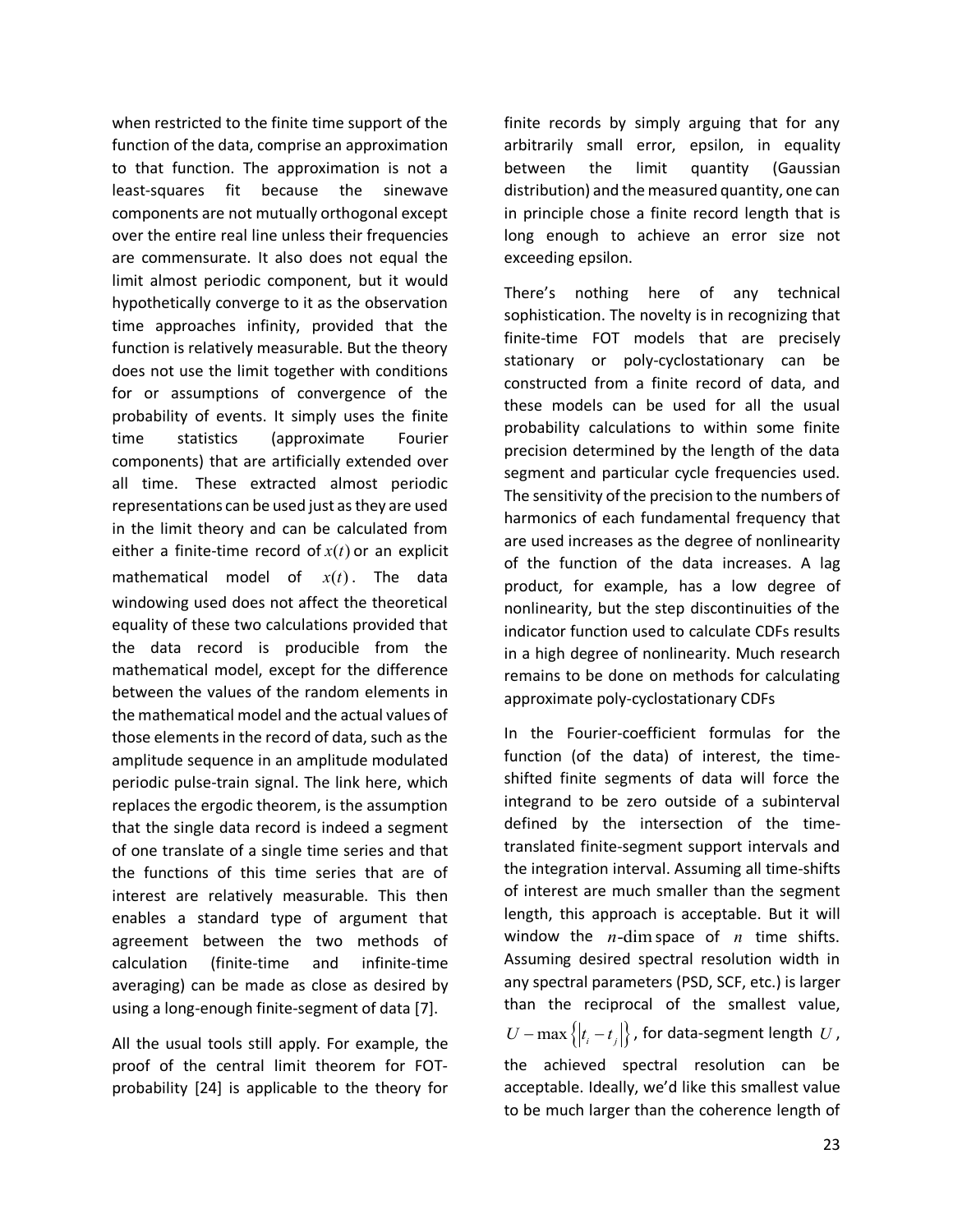$x(t)$  (here meant to be the time separation between time samples that is just large enough to result in negligible statistical dependence) to ensure statistical reliability.

A refinement that should moderately improve reliability and reduce bias is to truncate the integration interval involving time-shifts  $\{t_i\}$  to the closest integer multiple of  $1/\alpha$  that does not exceed  $U - \max\{|t_i - t_j|\}$ .

# **3.9 Purely Empirical FOT-Probability Models for Irregular Cyclicity**

Cyclicity is ubiquitous in scientific data, but for many if not most natural sources of data, the cyclicity is irregular: the period of cyclic timevariation itself changes with time, slowly in some applications and rapidly in others. One approach to accommodating this is to restrict cyclostationary modeling to data segments that are short enough for the period to be treated as if it were constant. A more general and less restrictive approach is to hypothesize that the irregularity results from a time-warping of an otherwise regular cyclicity. This is true for some irregularly cyclic data sources and not true for others, such as rotating machine vibrations with time-varying rotational speed as explained in [16]. Fortunately, there is a middle ground of natural sources of data for which the irregular cyclicity—though irregularly fluctuating too rapidly to treat as regular—is due to time warping of otherwise regular cyclicity and the rate of variation of the warping function is slow enough to be tracked. A broadly applicable approach to doing this is introduced in [16] and is based on the concept of *property-restoral adaptation.* 

Methodology and algorithms for such adaptation are presented therein for restoral of regular cyclicity. The adaptation process produces both a time-dewarped version of the original data, which is more nearly cyclostationary, and explicitly identifies the dewarping function. In some applications, identification of the warping function inherent in the data, by inverting the identified dewarping function, is the end goal for this time-series analysis; in other cases, further time-series analysis that exploits the restored cyclostationarity is the end goal. In this latter case, by preprocessing data that exhibits irregular cyclicity to restore cyclostationarity enables the user to go on to construct cyclostationary FOT-probability models. These models can be used directly for some applications and can be time-warped to obtain irregularly cyclic probability models. A generally applicable rule of thumb for predicting how well this methodology can perform is described in [16] in terms of a comparison between (1) what can be called the *coherence time* (or *statistical dependence time*) of the data or the *data memory length* and (2) the *constancy time* (reciprocal of some measure of the rate of time variation) of the warping function. Best performance is expected when (2) exceeds (1) by a factor much larger than unity. This is akin to the well-known concept of *local stationarity* but generalized to *local cyclostationarity* and also the more esoteric concept of *local ergodicity* generalized to *local cycloergodicity.* But fortunately, such abstractions are avoided when using FOT-probability models. Complementary work on property-restoral de-warping has been conducted in [25].

# 4. Discussion of Results

We have known for nearly a century that Birkhoff's Ergodic Theorem, extended from discrete-time to include continuous-time, provides a condition on the sample space and probability measure of Kolmogorov's generic stochastic process model that makes timeaverages of measurements on (functions of) the process converge, with probability equal to 1 (w.p.1), to expected values of those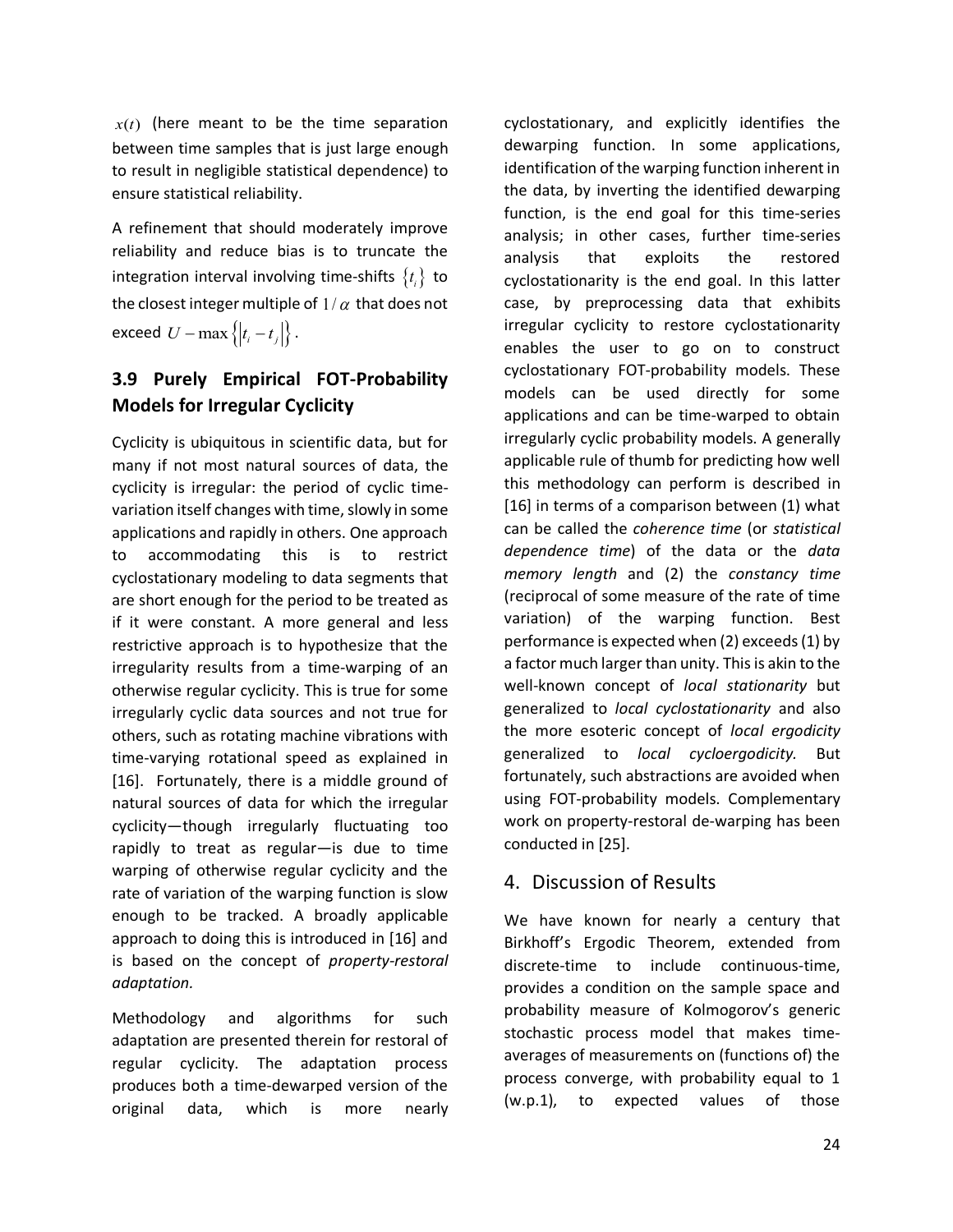measurements. And, we also have known all this time that Kolmogorov's Law of Large Numbers proves that ensemble averages converge to expected values w.p.1. However, practitioners using these results are generally unable to understand, with any level of intuition, why these equalities between fundamentally different entities are valid.

In contrast, the alternative and greatly simplified stochastic process models presented in this paper are transparent. It is obvious why time averages equal ensemble averages, because the sample space consists of all time-translated versions of a single signal, and it is obvious why these both equal expected values.

In applications where we are interested in only ergodic processes, there does not appear to be any pragmatic reason for adopting the complicated abstract Kolmogorov model instead of the simpler more concrete alternative model. In fact, once we've accepted the alternative model as sufficient for our purposes, we can take the next step of recognizing that this alternative model is identical to the entity comprised of a single signal and its Fraction-of-Time (FOT) Probabilities which are derived directly from this single signal. The conclusion is that sample spaces and stochastic processes are unnecessary unless non-ergodic models are the entities of interest.

This is a situation where a pragmatic person would ask "what's the point of teaching students of statistical signal processing about the strongly ergodic Kolmogorov stochastic process model as a tool for problem solving, with its unnecessary abstraction and its ergodic hypothesis which can almost never be tested in practice, when the model of a single time series (a persistent function of time), together with the concrete time-average operation is operationally equivalent? If we hold to the principle of scientific parsimony and we value mathematical elegance and we act logically and rationally,

shouldn't we terminate this nearly-one-centurylong practice immediately? It is relevant here that it has been said: *If elegance in science is just an attractive attribute, then elegance is not a necessary goal but simply something to be admired when it happens. However, if elegance is a requisite feature of good science, then the characteristics defining elegance deserve the same attention given to scientific rigor.*

To be sure the ramifications of what is stated above are understood by the reader, it is also stated explicitly here, and shown in [4] (see also [5] and [17, Chapt 1]) that the temporalexpectation (time-average) operation behaves just like the stochastic-expectation operation and produces all probabilistic quantities we are familiar with: cumulative probability distribution functions, probability density functions, moments, characteristic functions, cumulants, etc. For example, both operations obey a Fundamental Theorem of Expectation. It's just that, for temporal expectation, the term *probability* means Fraction of Time (FOT) of occurrence of an event at all sets of times, with specified time-separations, over the temporal lifetime of the time series, instead of fraction of repeated experiments (each producing a timeseries) over which an event occurs at a particular set of times.

There are two exceptions to this equivalence, and they are the sigma linearity property of expectation and the relative measurability property of single time functions; these properties are simply dictated by the creators of these two theories: the first by Kolmogorov's Axiom VI and the second by the Kac-Steinhaus Axiom of Relative Measurability. Axiom VI may or may not be satisfied by a stochastic process model that some practitioner specifies. And relative measurability is not necessarily satisfied by all the time-series models practitioners may specify. For example, the samples paths of a strongly ergodic stochastic process are not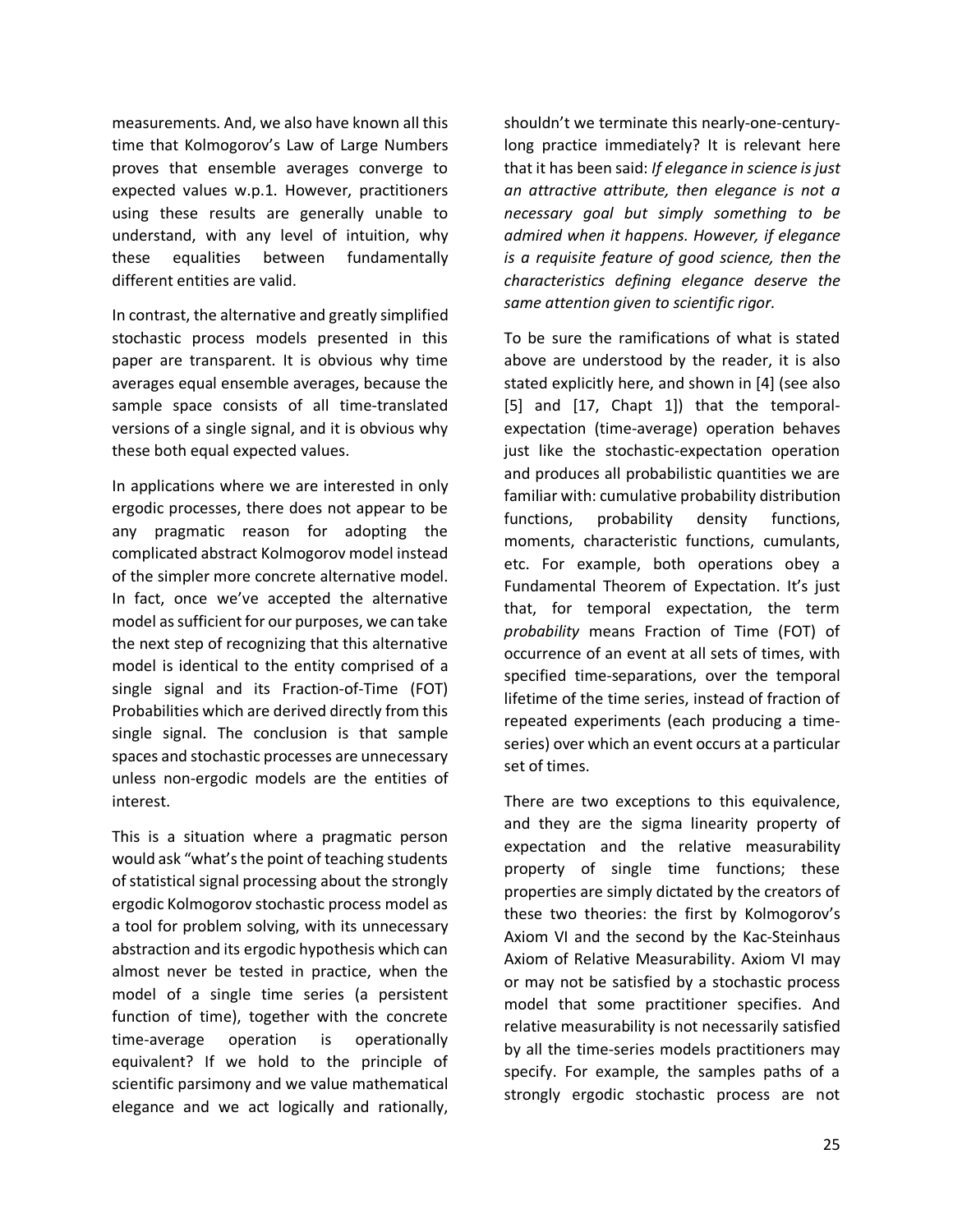necessarily relatively measurable; so, this property must be assumed for the strongly ergodic stochastic process (call it Axiom VII) for continuous time if the limits of time averages in the Birkhoff ergodic theorem are to exist. Although there's no question that sigma additivity of probability measures and sigma linearity of expectation are useful mathematically, users can rarely verify that the models they use actually exhibit these properties. Nice mathematical properties for both stochastic processes and single time functions come at a cost of restricted applicability. This is the nature of models, especially those involving infinity. It is not necessarily a basis for arguing the superiority or inferiority of the ensemble-average theory over the time-average theory. More in-depth analysis of this topic is provided in [1]. But it is important to mention here that just because the use of the relative measure (time-averaging operation) does not generally enable the user to interchange the limit in the time-averaging integral with the summation over a countable infinity of additive terms does not mean that one cannot proceed with the calculation. The interchange of operations must be executed before the limit is taken. In some cases, this is required only for the limit that defines the time average; in other cases, it may be required also for the limit that defines the infinite summation.

A comprehensive theory and methodology of FOT-Probability and statistical spectral analysis is presented in the 35-year-old book [4]. In addition, this book extends/generalizes the theory from stationary time series to cyclostationary, poly-cyclostationary, and almost cyclostationary time series, which provide higher fidelity models of many time series encountered in engineering and the sciences, as evidenced by the many new signal processing algorithms it has engendered over the last 35 years. The similar-vintage book [18] provides the theory of the stochastic-process

counterparts of these extended/generalized time-series theories. A much more recent and more comprehensive book on both these stochastic-process and time-series models is also available [8] and is recommended. This latter book is encyclopedic and is the most scholarly treatment of cyclostationarity available.

For example, some continuous-time functions for which averages over discrete times exist may not be relatively measurable on the real line and therefore may not be averageable over all real time. This requires the addition of a  $7<sup>th</sup>$  axiom to Kolmogorov's stochastic process model to accommodate Birkhoff's ergodic theorem for continuous time averages. As another example, the Channel Coding Theorem of Information Theory cannot be based on FOT-probability because it is formulated in terms of a nonergodic stochastic process: The stochasticprocess output from any and every random channel except for a random time-delay, is nonergodic, regardless of whether or not the channel input is ergodic. (The random-delay exception is not allowed for cycloergodicity.) For example, Middleton's classic models of non-Gaussian noise are non-ergodic, because these noise models depend on random time-invariant parameters such as the random number of noise sources seen by the receiver and their random locations relative to the receiver (see, for example, [19], and references therein).

As another example, the theories of maximumlikelihood parameter estimation and hypothesis testing are based on the likelihood function, which is the PDF of the observed data, conditioned on each specific hypothesis and/or hypothetical parameter value. Also, Bayesian minimum-risk parameter estimation and hypothesis testing inference rules can be expressed in terms of likelihood functions. Consequently, these theories and methodologies can only be based on FOT-Probability if conditional FOT-Probabilities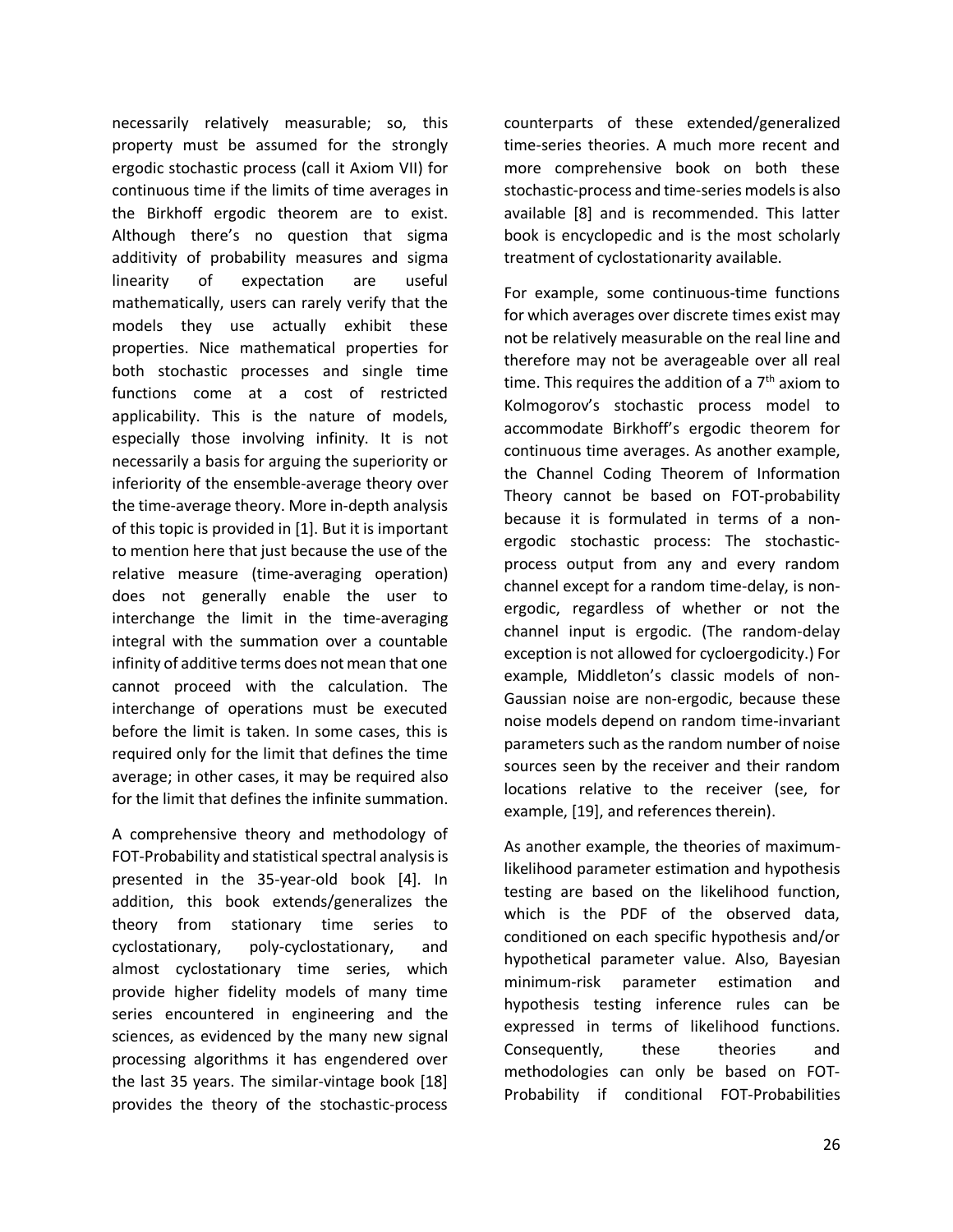and/or PDFs can be experimentally measured or mathematically calculated from mathematical sample-path models of the data. Frequently this can indeed be done as demonstrated with many examples in [4], [8], [17]. However, it cannot always be done.

The example of the channel coding theorem provides a segue to the question "what does the FOT-Probability perspective presented in this paper on signal modeling leave out that Kolmogorov stochastic processes encompass?" The answer is that *the theory of non-ergodic stochastic processes does not have an FOT-Probability counterpart.* Non-ergodic models of signals do have their uses. Specifically, when important conditions of an experiment change from one trial of the experiment to another, the impact revealed in an ensemble average of these changes cannot be determined from a time average on the time series from a single experimental trial. A common example in signal processing is the speech signal. In bandpass analog modulated signals such as AM, PM, and FM sinewave carriers and baseband (lowpass) pulse-modulated analog signals, such as PAM, PPM, and PWM, modulated by possibly quantized but not digitally encoded speech, there is no physical reason to assume that an ensemble of speakers will produce speech records that are simply time-translated versions of each other. Therefore, none of these modulated signals for multiple speakers can be expected to be simply time-translated versions of each other. The character of speech differs from one speaker to another due to physiological, language, and accent differences. So, an ergodic stochastic process model is inappropriate; but this does not mean the use of time-average statistics for a speaker is inappropriate. Consequently, FOT-probabilistic models for single speakers are appropriate and can be used in algorithms for signal processing that will be used for multiple speakers as explained next. But it is first mentioned that nonergodic stochastic process models are also used for non-Gaussian noise modeling, not just signal modeling [19].

If one wants to design a speech processing algorithm that provides optimum performance averaged over all speakers in a group, a nonergodic stochastic process model for the speech is appropriate. However, if one wants to design a *data-adaptive* algorithm that provides optimum performance for each and every speaker, then an FOT-Probability model is the appropriate conceptual tool, and the speech statistics required by the algorithm will be learned and adapted to for each individual signal. There is no place for an ergodic stochastic process model for a non-adaptive algorithm design for multiple speakers. The same remarks apply for applications involving communications channels that introduce noise that is collectively modeled in terms of multiple noise sources, random in number, and with multiple locations, random in their coordinates, relative to the receiver [19].

The same type of situation arises for many forms of information-modulated pulse and carrier signals, whether the information is discretetime, continuous-time, analog, or digital. If there are different sources of information, such as telemetry for a variety of measurement types, different types of files of information exchanged between computers, etc., then there will be situations where one member from an ensemble of signals cannot be expected to be simply a time-translated version of some other member. So ergodic stochastic process models will typically be of poor fidelity, but FOT-Probabilistic models can be of high fidelity *for each individual signal* and are therefore the most appropriate for analysis and performance prediction for adaptive signal processing algorithms.

Finite-time time-average statistics are ubiquitous in statistical signal processing algorithms, and such algorithms are typically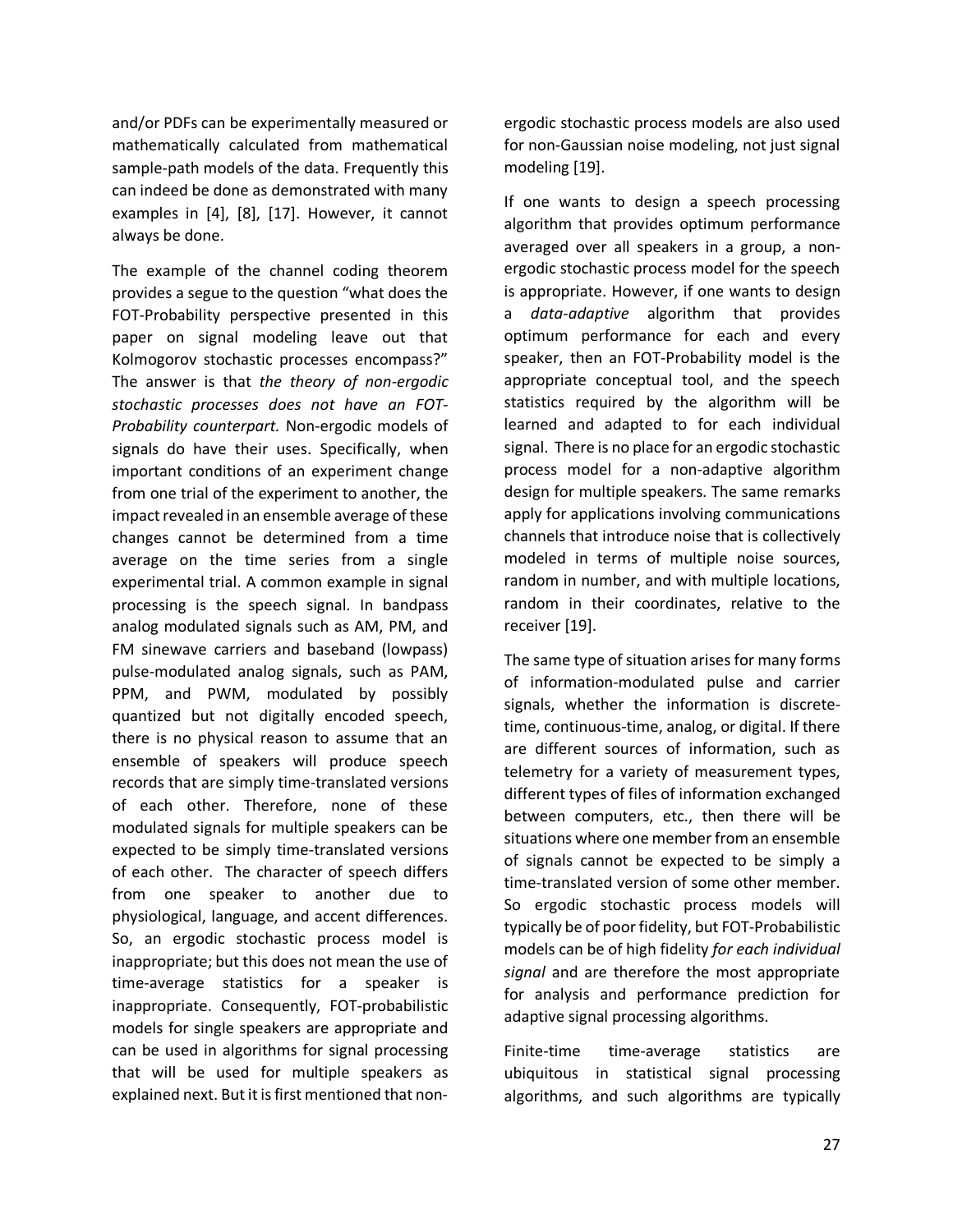implemented with DSP software and/or hardware, which greatly facilitates adaptivity. The potential for considerably higher fidelity of the FOT-Probability models and the fact that these models, using idealized infinite-time averages follow all the same rules for finite mathematical manipulation as do stochastic process models, should encourage DSP algorithm designers to use FOT-Probability models in place of the traditional stochastic process models. And it is important to note that, as discussed in this paper, the Fundamental Theorem of Time Averaging applies to not only limits of time-average statistics but also finitetime averages: it applies to completely empirical quantities! Yet, there is a caveat: For the models derived from finite-time averages, some properties of the expectation and infinite-timeaverage models are only approximated. This appears to be more of an issue with polycyclostationary models, less so with cyclostationary models, and even less so with stationary models. This is due, at least in part, to the loss of the exact orthogonality of the harmonics of 1) a periodic function on a finite interval that is not an integer multiple of the period, and 2) a poly-periodic function on all finite intervals, and also due to the loss of exact statistical independence of random time series on all finite intervals. Consequently, the accuracy of these approximations becomes an important issue.

For readers who have been indoctrinated in stochastic process theory, the question that should be popping up at this point is: "where does the concept of *mean-square (m.s.) ergodicity and ergodicity in probability (weak ergodicity)*, as distinct from *ergodicity w.p.1* or *strong ergodicity*, arise in these considerations?". Typical engineering textbooks, such as the popular book by A. Papoulis [20], do not treat strong ergodicity. The fact of the matter is that m.s. and weak ergodicity and their extension/generalization to m.s. and *weak cyclo-*

*ergodicity* introduced by Boyles and Gardner [15] (see also [8]) is of some use in practice. But it must be realized that these forms of ergodicity are *much* weaker than strong ergodicity. For example, m.s. ergodicity guarantees that the squared difference between a time average and an ensemble average (both possibly modified for cyclostationarity) does go to zero in the limit as averaging time approaches infinity, but *only* on average over the typically infinite ensemble. Therefore, this difference need not go to zero for many members of the ensemble. And these members need not be exotic as may those that may be present but are ignored by using the w.p.1 modifier. One might think that because squared error cannot be negative, the average squared error can be zero only if every individual error is zero. But this is not true because we are considering infinitely many errors. For continuous-time averages, a countably infinite number of errors can be non-zero while the average is still equal to zero. Although less commonly known, the average over all time can be zero even if the error at an uncountably infinite number of times is non-zero. The error can be non-zero throughout any finite interval, while the average error over all time is zero. Such are the vagaries of infinity. Consequently, signal processing engineers designing algorithms based on a theory of expected performance using a model that is only m.s. or weakly ergodic can be surprised by the occurrence of sample paths for which time averages differ greatly from the ensemble averages used in the design. If the algorithm is data-adaptive, it will use its own time-averages, and the resultant difference will be between performance predicted and performance achieved when ensemble average statistics and even the time-average statistics used for design and test are different from those arising in operation; and this difference might be either a pleasant or disappointing surprise. But, if the algorithm has been only theoretically optimized using ensemble-averages, and is not data-adaptive, the surprise can be expected to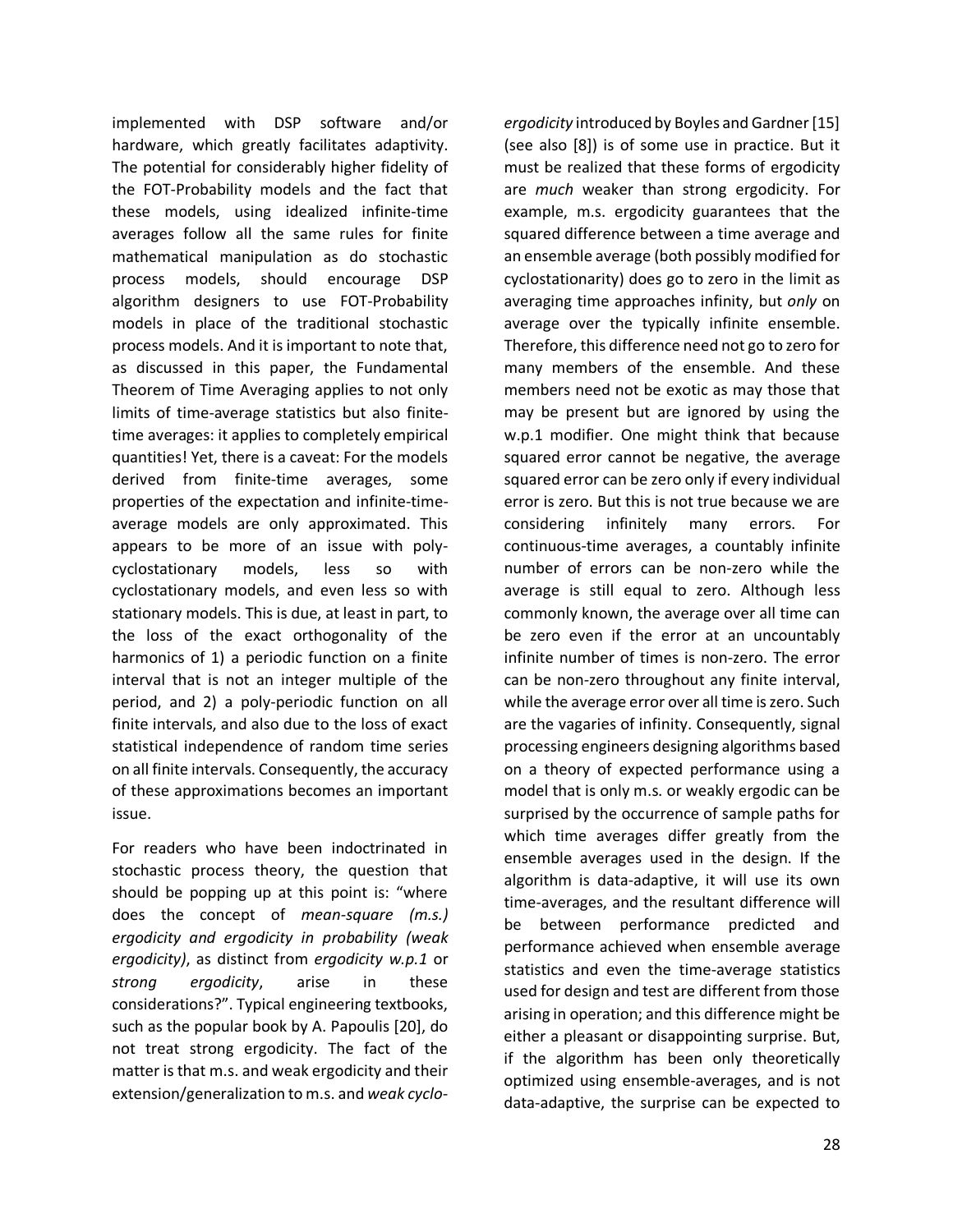be disappointing for many signal realizations. Examples of fixed optimum vs. adaptive algorithms, as referred to here, are fixed Wiener filters vs. adaptive filters using least-meansquares (LMS) and recursive least squares (RLS) algorithms; and also, for parameter estimators, detectors, and classifiers, as well as filters, there are fixed optimized implementations and there are adaptive implementations such as property restoral (PR) algorithms including modulusrestoral and cyclostationarity-restoral algorithms [21].

As another example, the direction in which communications technology has been moving for the last four or five decades is from primarily fixed and slowly adjustable channel equalizers (e.g., mid-century Bell Telephone Laboratories) to rapidly adaptive channel equalizers. This is a consequence, in part, of the evolution from hard-wired telephone channels for analog signals to wireless channels (e.g., for digital cellular communications signals) carrying not only voice but also data. This evolution has made non-ergodic stationary stochastic-process signal models as well as non-ergodic noise models less relevant and single-signal and single-noise FOT-Probabilistic models more relevant, as discussed above. The problem, however, is that engineering education in theoretical tools, unlike education in technology—which is typically at the forefront—has not kept up with this evolution. It is stuck teaching stochastic processes now much as it did five decades ago except for a shift from mostly continuous-time signals to mostly discrete-time signals—even though the more relevant theory of FOT-Probability models was made available 35 years ago [4], [5].

The difference between the terms *statistical* and *probabilistic* are pointed out here for further clarity. Probabilities and probabilistic parameters, such as means, variances, correlations, probability densities, etc., defined in terms of mathematical expectation calculated

from mathematic models, are theoretical or mathematical constructs. They come from within our heads through our imagination or as solutions to mathematical equations. In contrast, averages of empirical measurements, such as estimates of these theoretical quantities, are statistics. They can be obtained from finite ensemble averages derived from repeated experimentation or from finite-time averages performed on a single time series of measurements. This difference is very often ignored in the terminology chosen by users of these tools. This can cause the same type of confusion as that resulting from use of theoretical stochastic process models for implementations based on time-averages from single time series. Because stochastic processes are mathematical entities, no actual single signal can ever be considered to be ergodic or nonergodic. It is a real statistic, not an imaginary probability model. For example, the Statistical Theory of Communication and Information Theory are both primarily probabilistic theories, but they do deal with statistics to some extent. When the focus is on statistics in communications, the traditional name for these theories is appropriate, but many if not most books on this subject focus on probabilities. In contrast, turbulence studies are especially interested in ensembles, for example, all aircraft of a specified design in all operational environments, or even a single aircraft in all operational environments. Here the ensemble in the definition of a stochastic process can be real, not just imagined. Yet, the stochastic process models used in turbulence studies are not real, only the finite ensembles of actual measured turbulence—the statistics—are real. The example set in Middleton's classic book [11], of being consistently clear about this distinction, has not been as diligently followed as would behoove the statistical signal processing community. It is my belief that the all-toocommon lack of distinction between probabilities and statistics is a clear reflection of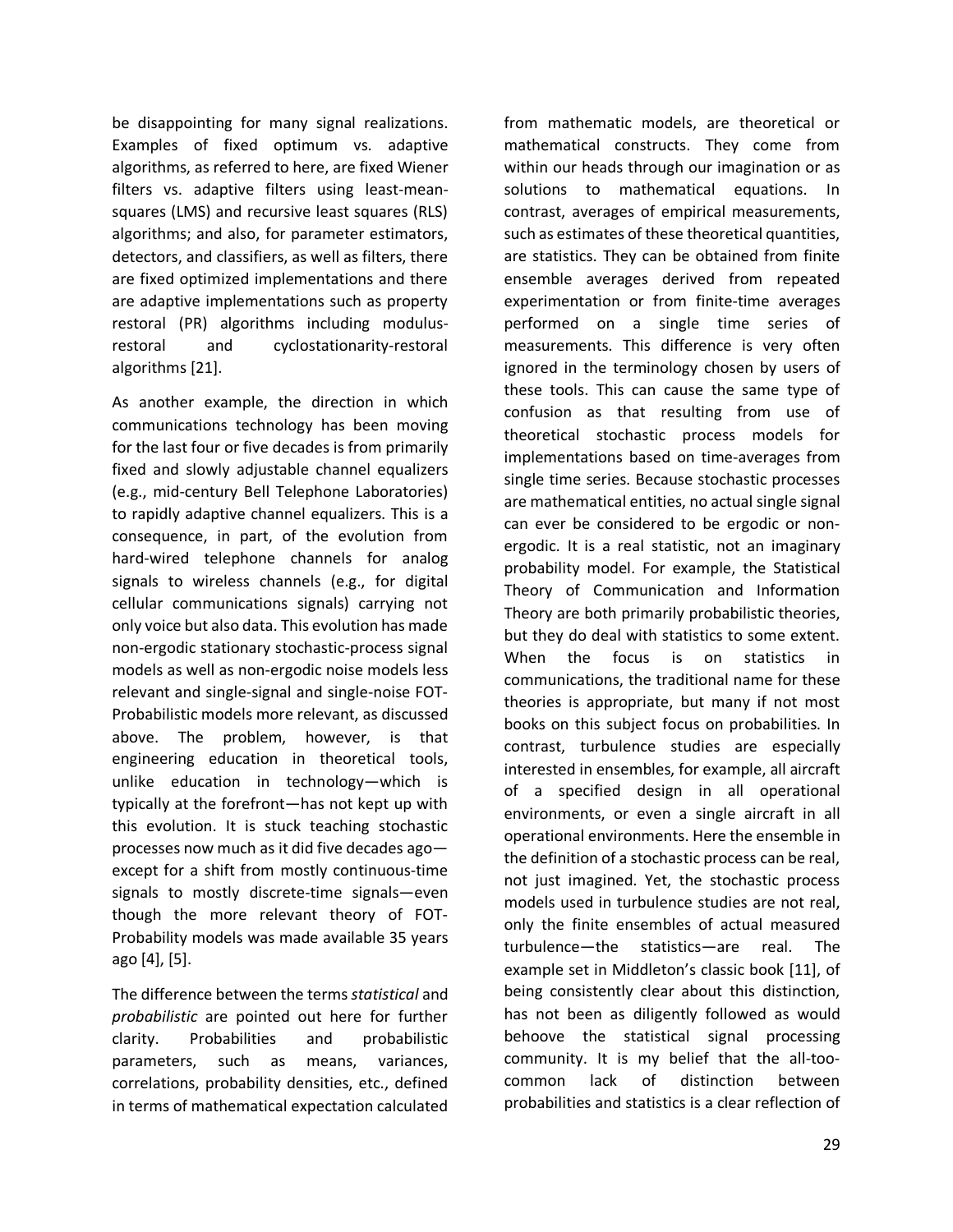the confusion caused, at least in part, by the abstraction of the stochastic process model that engineers are indoctrinated in.

The entire subject of this article is but one example of a philosophical challenge of great practical import which we face every day in every endeavor: distinguishing between models of reality that our brains create and the real thing reality itself. People generally act on the basis of their models of reality for better or for worse. The effectiveness of interpersonal communication is dictated by the models in terms of which the communicators think. Further discussion of the impact, of the challenge to better match models with reality, on the conduct of science is available on page 7 of this University of California website [22].

## Acknowledgment

The Author acknowledges the important role that his collaborative work with Professor Antonio Napolitano on writing the paper [1] played in the development of the Author's thoughts that are conveyed in the present paper.

5. References

- 1. Napolitano, A., and W. A. Gardner. 2022. "Fraction-of-Time Probability: Advancing Beyond the Need for Stationarity and Ergodicity Assumptions." *IEEE Access*. April 2022
- 2. Brennan, D. G,1961. "Probability Theory in Communication System Engineering." Chapter 2 in *Communication System Theory*. Ed. E. J. Baghdady. New York: McGraw Hill
- 3. Hofstetter, E. M. 1964. "Random Processes." In *The Mathematics of Physics and Chemistry*, edited by H. Margenau and G. M. Murphy. Vol. II. Princeton, NJ: D. Van Nostrand Co.
- 4. Gardner, W. A. 1987. *Statistical Spectral Analysis: A Nonprobabilistic Theory*. In. Englewood Cliffs, NJ: Prentice-Hall.
- 5. Gardner, W. A., and W. A. Brown. 1991. "Fraction-of-Time Probability for Time-Series That Exhibit Cyclostationarity." *Signal Processing* 23: 273–92.
- 6. Kac, M., and H. Steinhaus. 1938. "Sur Les Foncions Indépendantes IV." *Studia Mathematica* 7: 1–15.
- 7. Leśkow, J., and A. Napolitano. 2006. "Foundations of the Functional Approach for Signal Analysis." *Signal Processing* 86 (12): 3796–3825.
- 8. Napolitano, A. 2019. *Cyclostationary Processes and Time Series: Theory, Applications, and Generalizations*. Elsevier. [https://doi.org/10.1016/C2017-0-04240-4.](https://doi.org/10.1016/C2017-0-04240-4)
- 9. Kolmogorov, A. N. 1933. *Foundations of the Theory of Probability*. 1956, Translated to English, 2<sup>nd</sup> ed. Chelsea Publishing Co.
- 10. Y. W. 1960. *Statistical Theory of Communication*. New York: Wiley.
- 11. Middleton, D. 1960. *An Introduction to Statistical Communication Theory*. Reissued by Wiley-IEEE Press, 1996. Online ISBN: 9780470544112, Print ISBN: 9780780311787.
- 12. Birkhoff, George D. 1931. "Proof of the Ergodic Theorem." *Proceedings of the National Academy of Sciences* 17 (12): 656– 60. [https://doi.org/10.1073/pnas.17.2.656.](https://doi.org/10.1073/pnas.17.2.656)
- 13. Bergelson, V., A. Leibman, C.G. Moreira. 2011. "From discrete- to continuous-time ergodic theorems." *Ergodic Theory and Dynamical Systems*, Cambridge University Press, [Volume 32:](https://www.cambridge.org/core/journals/ergodic-theory-and-dynamical-systems/volume/2F617140407A058552E302CA3EBD4C6D) 2, April 2012, pp. 383 -426[.https://www.cambridge.org/core/journ](https://www.cambridge.org/core/journals/ergodic-theory-and-dynamical-systems/article/abs/from-discrete-to-continuoustime-ergodic-theorems/E5CCE8CBDB2FA4445BE2FCFC0A08C7C2) [als/ergodic-theory-and-dynamical](https://www.cambridge.org/core/journals/ergodic-theory-and-dynamical-systems/article/abs/from-discrete-to-continuoustime-ergodic-theorems/E5CCE8CBDB2FA4445BE2FCFC0A08C7C2)[systems/article/abs/from-discrete-to](https://www.cambridge.org/core/journals/ergodic-theory-and-dynamical-systems/article/abs/from-discrete-to-continuoustime-ergodic-theorems/E5CCE8CBDB2FA4445BE2FCFC0A08C7C2)[continuoustime-ergodic](https://www.cambridge.org/core/journals/ergodic-theory-and-dynamical-systems/article/abs/from-discrete-to-continuoustime-ergodic-theorems/E5CCE8CBDB2FA4445BE2FCFC0A08C7C2)[theorems/E5CCE8CBDB2FA4445BE2FCFC0A](https://www.cambridge.org/core/journals/ergodic-theory-and-dynamical-systems/article/abs/from-discrete-to-continuoustime-ergodic-theorems/E5CCE8CBDB2FA4445BE2FCFC0A08C7C2) [08C7C2](https://www.cambridge.org/core/journals/ergodic-theory-and-dynamical-systems/article/abs/from-discrete-to-continuoustime-ergodic-theorems/E5CCE8CBDB2FA4445BE2FCFC0A08C7C2)
- 14. Wold, H. O. A. 1948. "On Prediction in Stationary Time Series." *Ann. Math. Statist.* 19: 558–67.